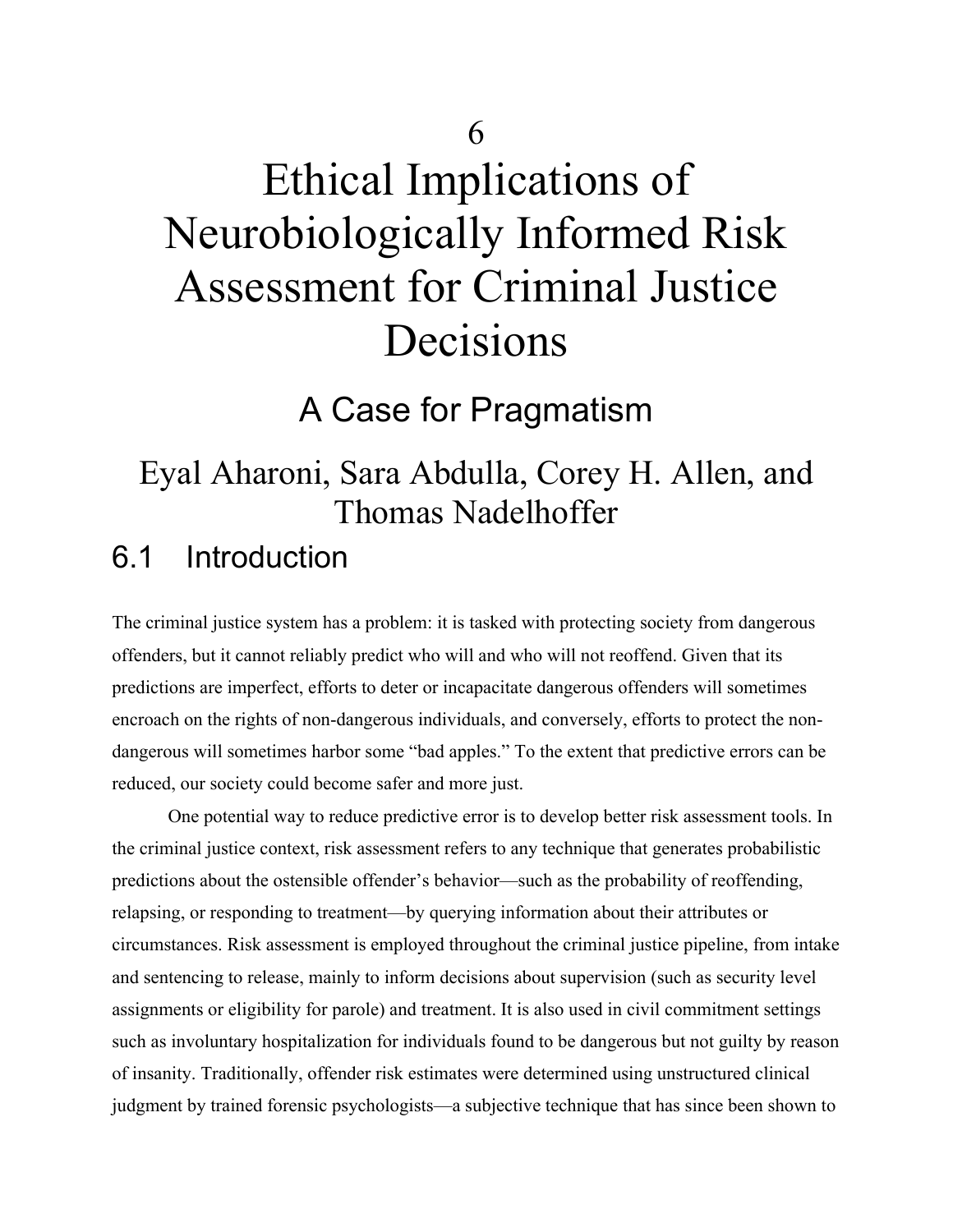perform little better than chance (Monahan & Silver, 2003). Recently, structured actuarial risk assessment techniques have improved the accuracy of offender placement decisions by quantifying the offender's degree of fit with a known validation sample. As a result, more than twenty states now require their courts to use these statistical tools in service of offender sentencing and placement decisions (Starr, 2014).

Despite the increasing popularity of actuarial risk assessment, its use in legal settings has been the subject of much scholarly debate. When is it justified to use statistical models based on group data to determine legal outcomes for individual offenders? Risk assessment research suggests that a variety of biological indicators of risk—such as genes and brain function—may carry some degree of statistical weight in predictions of risk. Are some statistical indicators of risk more ethically problematic than others? Given the rapid advances in risk assessment research, it is imperative to anticipate and clarify when, if ever, statistical indicators should inform justice-related risk assessment.

Many ethicists suggest that all actuarial risk assessment is too problematic for use in justice settings, cautioning about violations of beneficence (e.g., unjustified harm to offenders), justice (e.g., unfair distribution of sanctions), and respect for persons (e.g., unjustified restrictions of the offender's freedom or exposure of his private mental life), among other problems. In this analysis, we examine some of the main ethical concerns, with an eye toward so-called neuroprediction technologies—that is, the use of neurobiological markers in offender risk assessment. We attempt to glean insight into some of the normative intuitions surrounding such technologies by evaluating their strengths and weaknesses relative to other alternative strategies. In this way, our analysis is fundamentally contrastive.

We conclude that while some uses of actuarial risk assessment might potentially violate individual rights to beneficence, justice, and respect for persons, these problems arise not just for evidence-based tools but for any decision procedure that society adopts to protect the public safety and civil rights of its members by trying to identify potentially dangerous individuals. We therefore attempt to shift the debate from *whether* actuarial risk assessment is justified to *when* (see also Specker et al., 2018). We argue that appeals to individual rights alone are not sufficient to distinguish between the ethically appropriate and inappropriate applications of actuarial risk assessment. Any principled attempt to evaluate the appropriateness of risk tools must, *for each application*, evaluate its unique costs *relative* to its benefits and *relative* to traditional clinical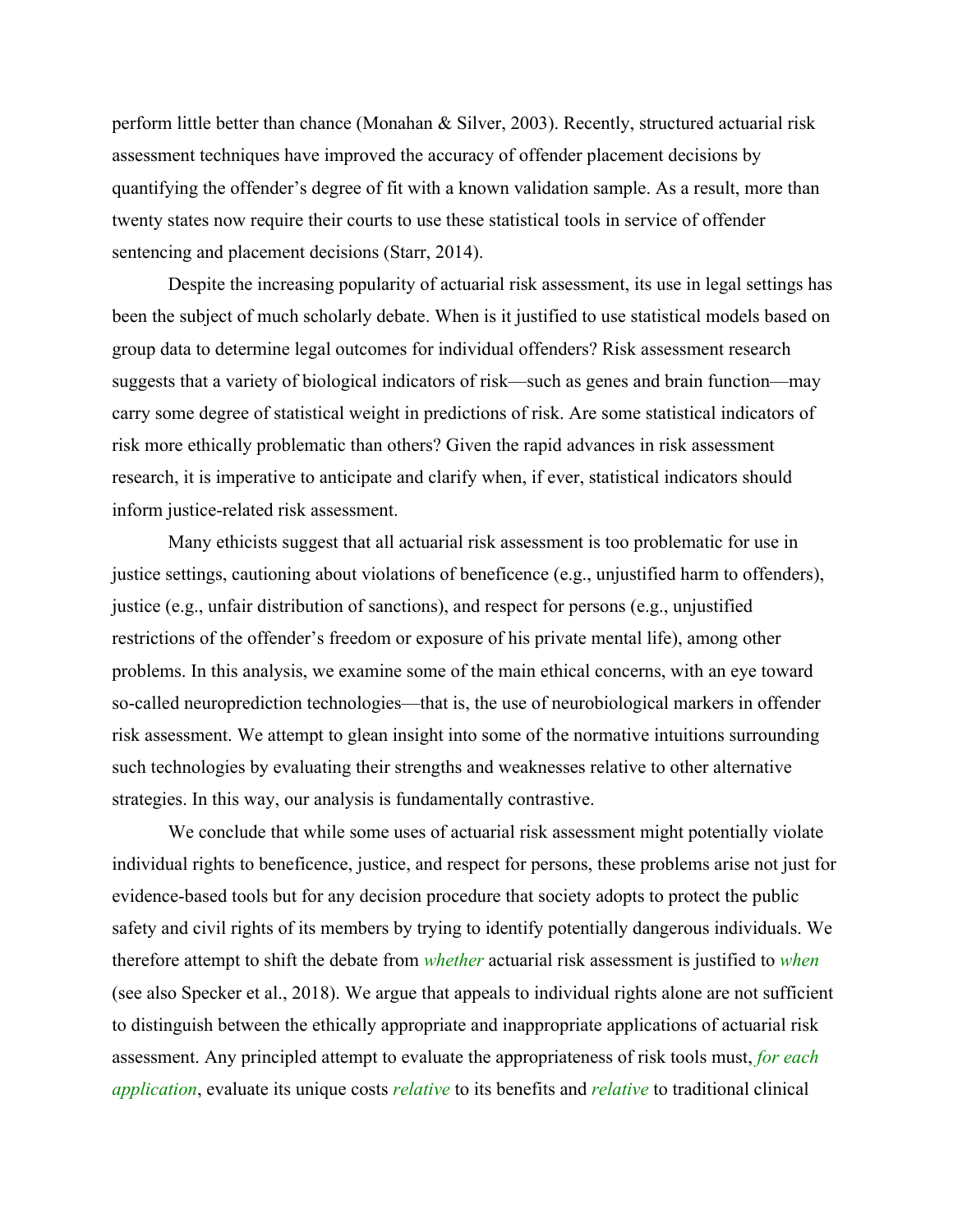approaches (i.e., the status quo). When applied to various uses by the law, we find that actuarial risk assessment often fares better on key ethical criteria than traditional clinical methods. Broadly, we find that appreciation of these relational contexts in which risk assessments are solicited carries the potential to clarify the underlying ethical concerns about risk assessment.

# 6.2 Legal Applications of Risk Assessment

Before we discuss the internal characteristics of common risk assessment techniques, it is important to understand the variety of ways in which these techniques can be, and often are, employed in legal settings.

- After a person is arrested, risk information might be useful to prosecutors making charging decisions. Prosecutors have wide discretion in such decisions. So, if a defendant is perceived to be particularly dangerous, a prosecutor might seek to file more charges or more severe charges.
- Bail decisions may also be informed by risk information. A defendant assessed to be a low flight risk may be offered bail or probation instead of jail time (the default). Likewise, bail fines can be increased or decreased depending on whether a defendant has a high or low risk score.
- Risk assessments can also inform whether the individual is placed on probation or instead sentenced to prison. Risk scores are not typically used to influence the *length* of a prison sentence, but may be used in pre-sentencing reports and could be considered relevant to actual sentencing decisions—for example, in Texas, capital sentencing hinges in part on a determination of future dangerousness (Tex. Code Crim. Proc., Art. 37.071).
- Within a facility, risk information can determine security level assignments: Authorities may assign low, medium, or high supervision based on the offender's recent behavior in custody, not as punishment but as a protective measure.
- A prison inmate could be released to parole prior to his sentence end date on grounds of a low risk assessment score. Similar uses are invoked when deciding to incarcerate a defendant via criminal versus civil commitment.
- Treatment interventions can be based on risk assessment. In some states, such as Florida, judges can mandate treatments such as anti-androgen therapy (i.e., "chemical castration") to certain sex offenders in addition to their original sentence based on their risk of reoffending (Fla. § 794.0235). Risk assessment can also inform decisions to administer treatment (typically noninvasive treatment) as a sentencing diversion.

In all of these ways, risk assessment is integral to many types of justice decisions either in service of or in opposition to the offender's private interests (see also Baum & Savulescu, 2013; Coppola, 2018; Tonry, 2014).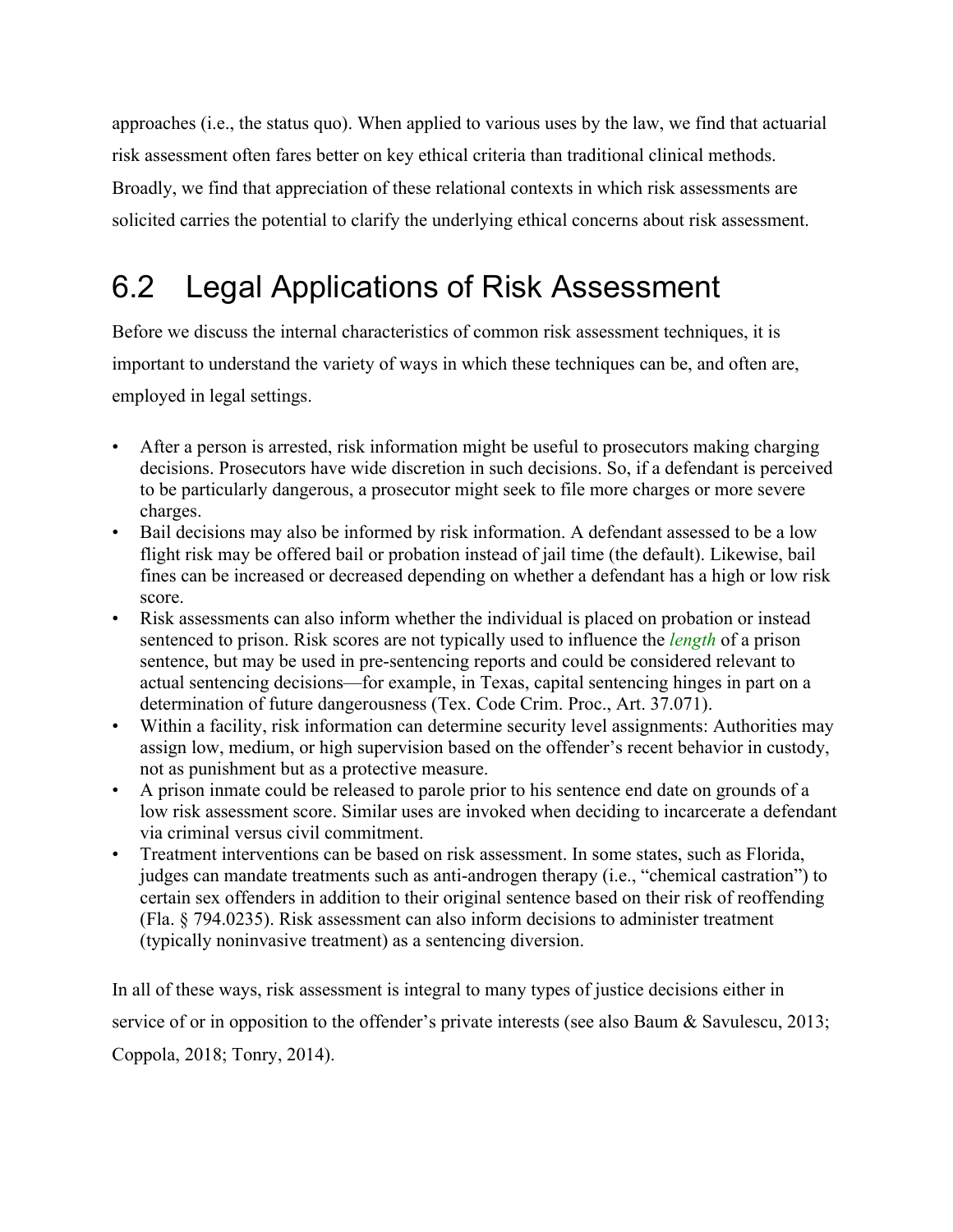## 6.3 Risk Assessment Methods

## 6.3.1 Traditional Risk Assessment

Two broad types of risk assessment are employed within the legal system. Traditional risk assessment techniques rely heavily on unstructured clinical judgment to assess risk of antisocial behavior. Here, the driving factors in a clinician's determination of risk are the clinicians' (1) specific training, (2) experience with similar cases in the past, and (3) subjective assessment of the offender based on the case file, the crime, and (sometimes) an interview with the offender. The poor predictive accuracy of traditional clinical techniques has been demonstrated repeatedly. As Monahan (1981/1995) pointed out more than thirty years ago:

It would be fair to conclude that the "best" clinical research currently in existence indicates that *psychiatrists and psychologists are accurate in no more than one out of three predictions of violent behavior over a several-year period among institutionalized populations that had both committed violence in the past (and thus had high base rates for it) and who were diagnosed as mentally ill.* (pp. 48–49; emphasis in original)

In an effort to explain why clinical risk assessment is so inaccurate and unreliable, Monahan (1981/1995, p. 32) identified what he takes to be "the four most common blind spots" of the clinical method: (1) a lack of specificity in defining the criteria being used, (2) a failure to take statistical base rates into consideration, (3) a reliance on bogus correlations, and (4) a failure to account for situational and environmental factors.

Given that clinical assessment is inherently subjective, it is unsurprising that the resulting predictions of future dangerousness are so unreliable (Lidz, Mulvey, & Gardner, 1993; Monahan, Brodsky, & Shan, 1981). In light of these types of problems, some commentators have even gone so far as to suggest that relying on clinical risk assessment for the purposes of the law is tantamount to "flipping coins in the courtroom" (Ennis & Litwack, 1974). Worse still, the unguided and intuitive nature of the process also makes it possible for the biases and prejudices of clinicians to influence their assessments. As Monahan (1981/1995) points out, "It is important to distinguish between the factors clinicians believe they are using—correctly or incorrectly—to predict violent behavior and the factors that actually appear to influence their decisions" (p. 31). In summarizing the primary weaknesses of clinical risk assessment, Krauss and Sales (2001) make the following observation:

In addition to relying on cognitive biases and heuristics that affect the judgments of ordinary people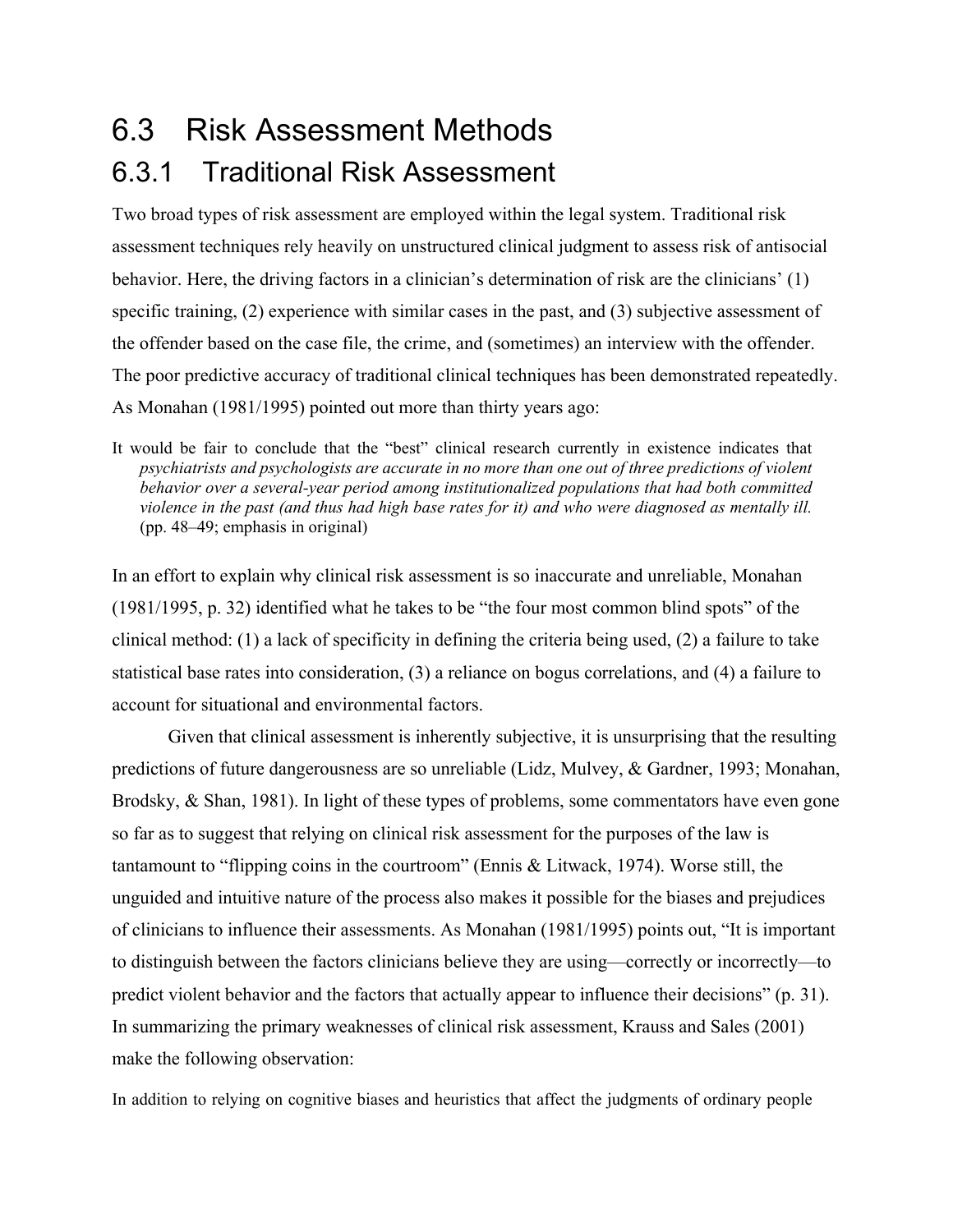under conditions of uncertainty . . . mental health practitioners have been found to poorly combine information, use irrelevant information, and inappropriately vary the information they use in formulating predictions for an individual. Worse, their propensity for gathering excessive and irrelevant information also likely leads mental health practitioners to have greater confidence in their conclusions than is warranted. (p. 279; references omitted)

As a result, clinical risk assessments, perhaps unsurprisingly, tend not to be consistent from one mental health professional to the next.

Indeed, the American Psychiatric Association (APA) filed an amicus brief in the landmark case *Barefoot v. Estelle* (463 U.S. 883 [1983]). On their view, "the large body of research in this area indicates that, even under the best of conditions, psychiatric predictions of long-term future dangerousness are wrong in at least two out of every three cases." Because the ability of psychiatrists to reliably predict future dangerousness was "unproved," the APA claimed that "psychiatric testimony on future dangerousness impermissibly distorts the factfinding process in capital cases." The court nevertheless dismissed the concerns of the APA, with the following reasoning:

Neither petitioner nor the Association suggests that psychiatrists are always wrong with respect to future dangerousness, only most of the time. Yet the submission is that this category of testimony should be excised entirely from all trials. We are unconvinced, however, at least as of now, that the adversary process cannot be trusted to sort out the reliable from the unreliable evidence and opinion about future dangerousness, particularly when the convicted felon has the opportunity to present his own side of the case.<sup>1</sup>

In short, the court concluded that the adversarial nature of our legal system was sufficient to address the concerns raised by the petitioner with respect to the general unreliability of predictions of future dangerousness. Thus, the decision in *Barefoot* established that violence risk assessments are admissible in capital sentencing. The court has subsequently permitted these assessments in lower stake settings as well. The current state of the law is such that clinical risk assessments, despite their serious problems, are admissible and widely used in the criminal law. Given that risk assessment is here to stay for the foreseeable future, the key question is: Can we

1 Notes *Id.* at §901.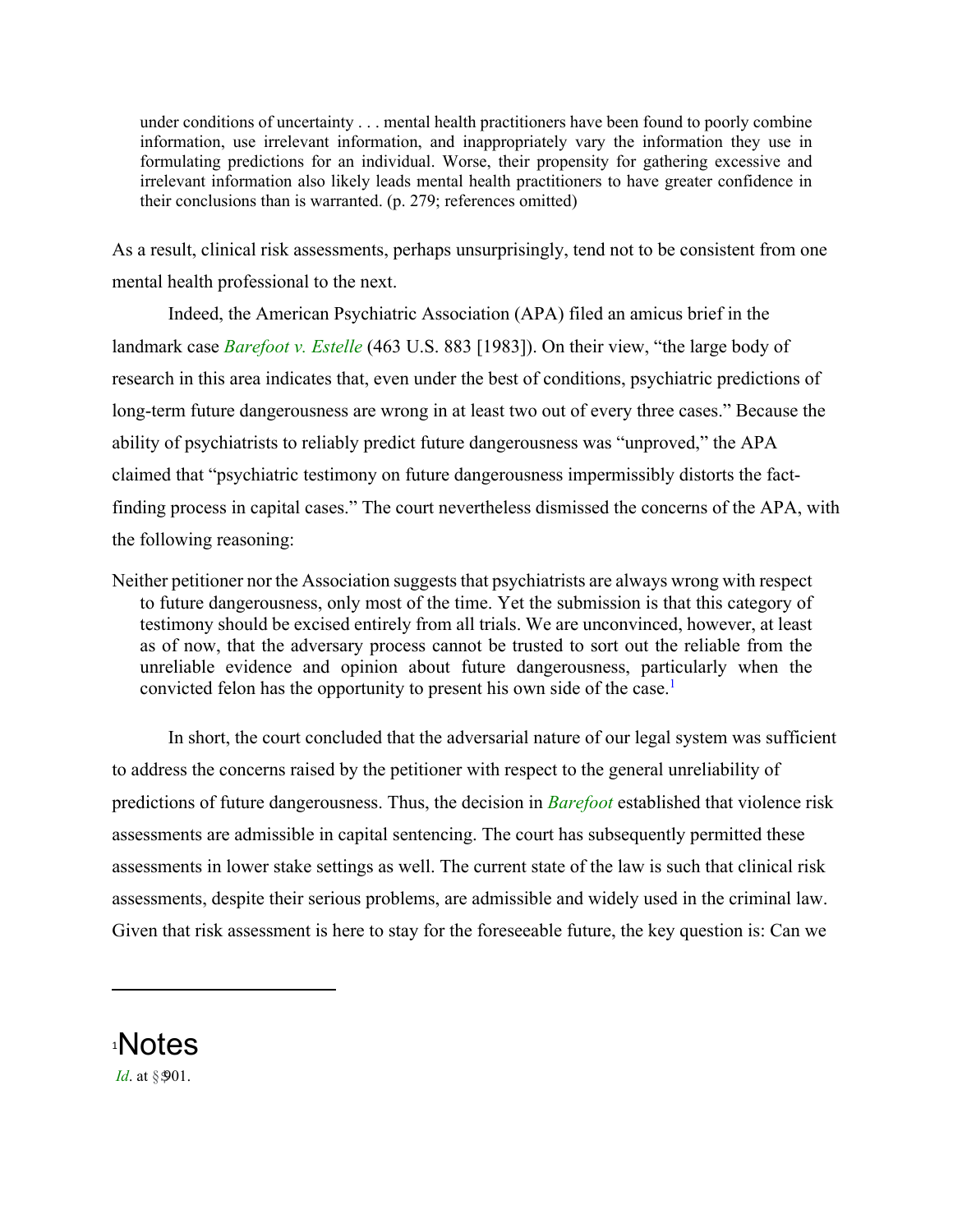improve upon the kinds of unstructured assessments that have traditionally been used?

#### 6.3.2 Actuarial Risk Assessment

Whereas clinical risk assessment employs intuitive and subjective methods, actuarial risk assessment employs explicit, statistical, algorithmic methods. These methods work by matching features of the individual with an existing data set with known risk levels. These features can include clinical assessment of major mental illness, antisocial behavior, social support, and substance abuse history, to name a few. However, developers of actuarial risk assessment go beyond the clinical assessments by quantifying and validating exactly which types of data are to be considered in the prediction (Monahan, 1981/1995, p. 64). These quantitative approaches have demonstrated marked improvement in predictive accuracy (Dawes, Faust, & Meehl, 1989; Steadman et al., 2000; Banks et al., 2004), and meta-analyses have confirmed the superiority of evidence-based methods to clinical ones (Grove & Meehl, 1996).

Consider, for instance, the Violence Risk Appraisal Guide (VRAG), a twelve-item actuarial tool for predicting future dangerousness (Quinsey et al., 1998). VRAG uses the following static and historical predictor variables that have each been shown to confer risk for violence:

- (1) whether the offender lived with both biological parents as a child
- (2) whether the offender exhibited maladjustment in elementary school
- (3) whether the offender has history of alcohol problems
- (4) the offender's marital status
- (5) the offender's nonviolent criminal history prior to offense
- (6) whether the offender has failed on prior conditional release
- (7) the offender's age at the time of offense
- (8) the nature of the victim's injuries (e.g., death, hospitalization, treated and released, or slight)
- (9) whether the victim was a female
- (10)whether the offender meets the DSM criteria for a personality disorder
- (11)whether the offender meets the DSM criteria for schizophrenia
- (12)the offender's score on the Psychopathy Checklist Revised (PCL-R).

Not all predictor variables carry the same weight, as some variables (e.g., PCL-R score) are more predictive than others (e.g., alcohol problems). Offenders are categorized into the following risk levels: low, medium, and high risk. Each level consists of three more fine-grained "bins." Quinsey and colleagues (1998) found that "VRAG score was positively related to the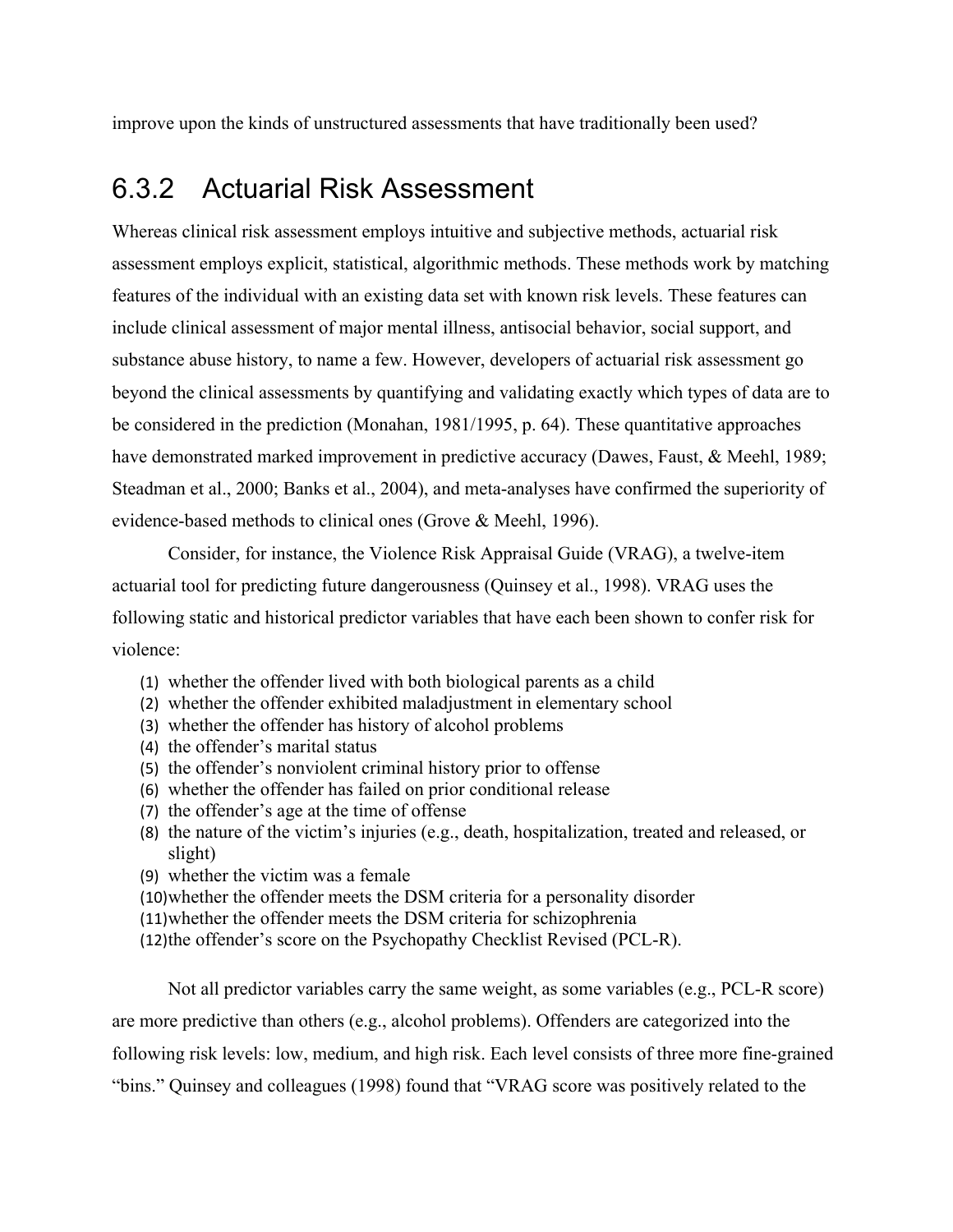probability of at least one violent reoffense, to the severity of the reoffenses that occurred, and to the speed with which violent reoffenses occurred" (p. 163). Since its development, VRAG has been tested within diverse populations and across a wide variety of settings.

One common way of testing the validity of a predictive model uses a receiver operating characteristic (ROC) analysis. The main reason for implementing a ROC analysis is that this method of representing predictive accuracy "is independent of the base rate of violence in the study sample" (Monahan et al., 2001, p. 95). The statistic used to summarize a ROC analysis is called the area under the curve (AUC), that is, "the probability that a randomly selected violent patient will have been assessed . . . as being in a higher risk group than a randomly selected nonviolent patient" (Monahan et al., 2001, p. 95). When one performs a ROC analysis, the AUC varies from 0.5—that is, accuracy is no better than chance—to 1.00—that is, perfect accuracy. Across multiple studies, Quinsey and colleagues (1998) found that the AUC for VRAG ranges from 0.73 to  $0.77<sup>2</sup>$  While this isn't ideal, it outperforms the clinical models we discussed earlier by a wide margin.

Given the increased predictive accuracy of models such as VRAG, some jurisdictions have begun to utilize actuarial risk assessment in decisions regarding criminal sentencing, supervised release, and the treatment and support programs required during supervision. Assessing individual offenders' risk levels, matching them to risk-appropriate programs, and targeting their unique criminal risk needs increases success, reduces antisocial behavior, and enhances public safety (Andrews, 2006; Aos, Miller, & Drake, 2006; MacKenzie, 2006; Taxman, 2002). Indeed, the traditional "one-size-fits-all" group treatment programs that ignore individual risk level can have damaging effects. One traditional group treatment program, for instance, reduced recidivism for high-risk offenders by more than 25 percent but led to an increase in reincarceration of low-risk offenders (Latessa, Lovins, & Smith, 2010). Because of the behavioral benefits of risk-appropriate treatment, some states have even begun to require the use of actuarial risk assessment in legal decisions (e.g., Arkansas SB750; Public Safety Improvement Act 2011, Pub. L. No. SB750).

<sup>&</sup>lt;sup>2</sup> Several recent meta-analyses have further established the predictive validity of VRAG (see, e.g., Singh, Grann, & Fazel, 2011; Singh et al., 2014; Yang, Wong, & Coid, 2010). It is worth noting, however, that VRAG was designed using a male population. Some recent research suggests its use to assess the risk of female offenders may be problematic (Hastings et al., 2011).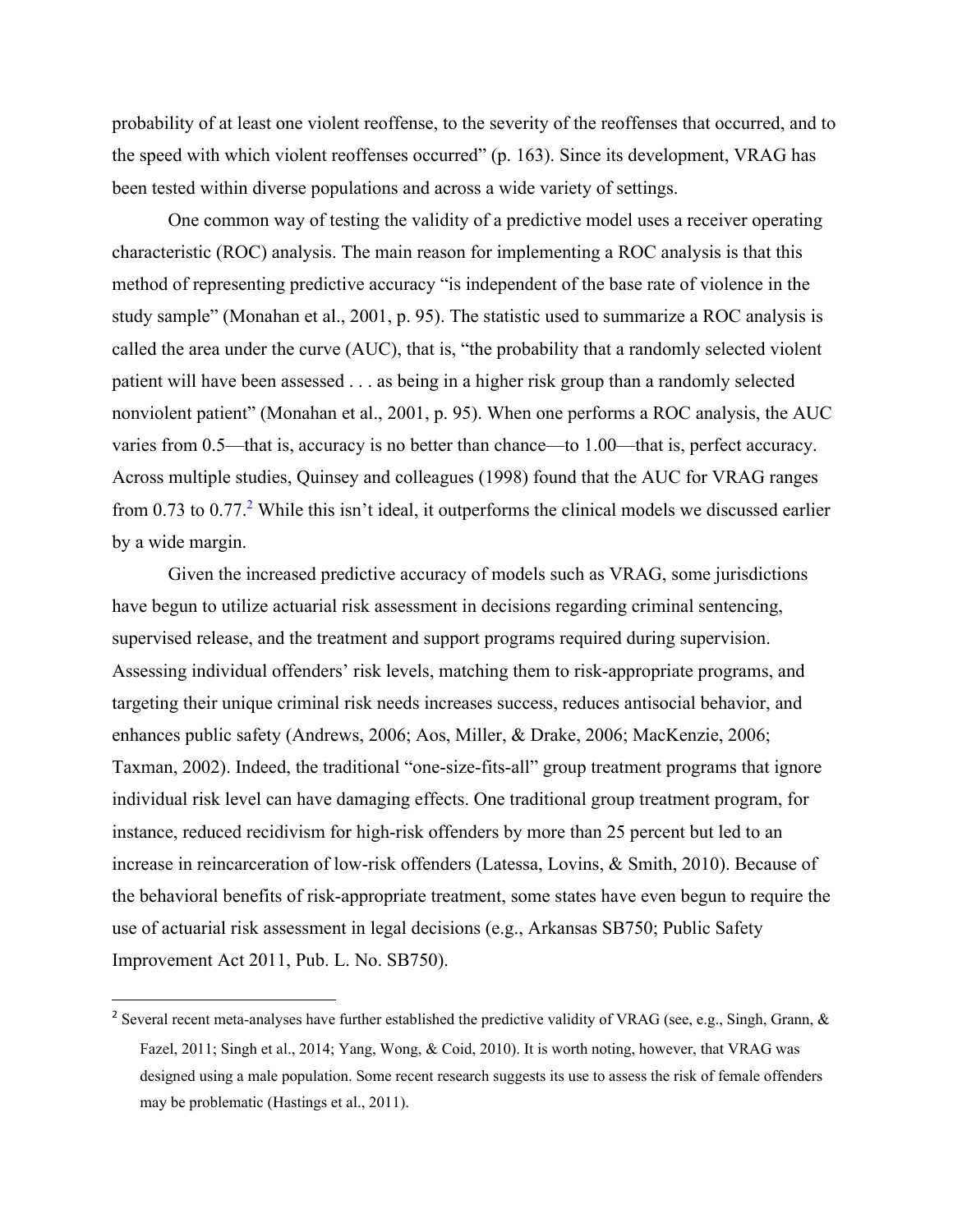Though actuarial predictions represent an improvement over clinical judgment, they are by no means perfect. However, every additional percentage increase in risk assessment accuracy could reduce victimizations by targeting high-risk offenders while at the same time reducing our heavy reliance on mass incarceration by diverting low-risk offenders to treatment programs outside of prisons. For these reasons, scientists are beginning to examine whether the inclusion of neurobiological and/or genetic markers can improve predictive models based solely on nonbiological evidence.

#### 6.3.3 Neurobiologically Informed Risk Assessment

Neuroprediction refers to the use of neuroscientific measures to characterize biological markers of human behavior that increase the ability to classify particular behavioral outcomes accurately (e.g., Aharoni, Vincent, et al., 2013; Berns & Moore, 2012; Camchong, Stenger, & Fein, 2012; Delfin et al., 2019; Janes et al., 2010; Just et al., 2017; Pardini et al., 2014; Paulus, Tapert, & Schuckit, 2005; Sinha & Li, 2007; Steele, Fink, et al., 2014; Steele, Claus, et al., 2015; Steele, Maurer, et al., 2017). Currently, their use has been largely limited to research settings rather than legal settings.

One reason why courts have not used neuroprediction might be that neuroprediction and other biopredictive techniques have an unwholesome history. In the nineteenth century, it was believed that the morphology of a person's skull revealed information about their personality and behavior—a now-obsolete practice known as phrenology. Phrenology also inspired theories about criminal behavior, including one theory by Italian physician Cesare Lombroso that criminal offenders can be identified from a unique physiological signature, and that their criminal dispositions are biologically inherited, inferior, and unchangeable (Ellwood, 1912; Lombroso, 2006; Verplaetse, 2009). On this essentialist and deterministic view, many offenders are "born criminal"—a view that had a problematic relationship with eugenics and scientific racism. In the wake of Nazism, the explanatory pendulum swung toward situational models for human behavior that didn't appeal to biomarkers. These theories assumed that people are born into this world as blank slates and that any differences between them are the result of environmental and social factors such as poor parenting or poverty (e.g., Heider, 1958; for a critical analysis, see Pinker, 2016).

It is now widely held that human behavior is the result of a complex interplay of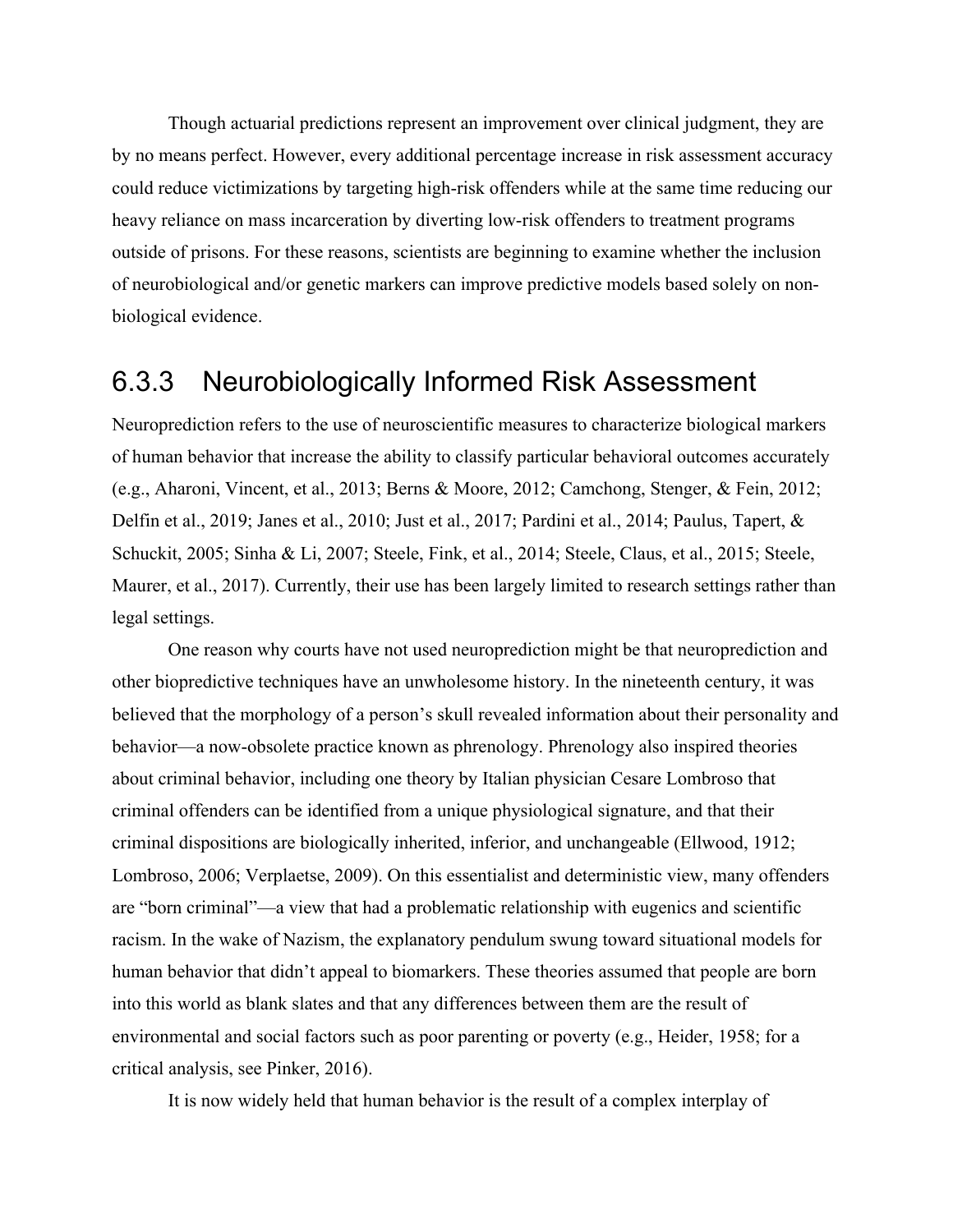biological, psychological, and social factors aptly named the biopsychosocial model (Raine, 2013). For example, early lead exposure has been shown to increase the risk of later violent and aggressive behavior by impairing the development of brain areas such as the anterior cingulate cortex (ACC; Cecil et al., 2008; Liu et al., 2011). Several biomarkers have been developed to estimate the presence of lead poisoning (Sanders et al., 2009). However, while brain dysfunction caused by lead exposure represents a biomarker, it is also shaped by environmental factors as well, since people who live in homes or neighborhoods that have high levels of lead tend to be more socioeconomically disadvantaged. So, lead exposure represents an insult at two levels: the biological and the social. As such, it helps highlight the interdependency between the environment and the brain. The notion that environmental factors influence biological states that in turn affect behavior should not be surprising, given that all stimulus-based learning and behavior is mediated by the brain, the development of which is driven in large part by the coding of our genes along with nutrition and sometimes injury and disease.<sup>3</sup> One litmus test of the biopsychosocial model is whether explanations of human behavior demonstrate greater predictive accuracy when the relevant biological, psychological, and social factors are all included in the model.

The hypothesis that predictions of antisocial behavior can be improved by including targeted brain metrics in risk models formed the basis of a series of peer-reviewed studies that together have lent support to this hypothesis. For example, in a sample of ninety-six adult offenders who engaged in an impulse control task while undergoing functional magnetic resonance imaging, brain activity within the ACC prospectively predicted being rearrested later (Aharoni, Vincent, et al., 2013). Offenders with relatively low ACC activity had roughly double the odds of getting rearrested for a violent or nonviolent crime as those with high activity, controlling for other known risk factors. Using advanced statistical techniques such as AUC, calibration, and discrimination, these neuropredictive models have demonstrated relatively high accuracy (e.g., the probability that a true positive was correctly classified exceeded 75 percent; Aharoni, Mallett, et al., 2014; for a review, see Poldrack et al., 2018). The findings comport with the ACC's known role in error processing and impulse control (e.g., Kerns et al., 2004).

In a test of the convergent validity of these methods, researchers have also examined the

 $3$  For a recent review of the literature on the biopsychosocial model of violence, see Raine (2013).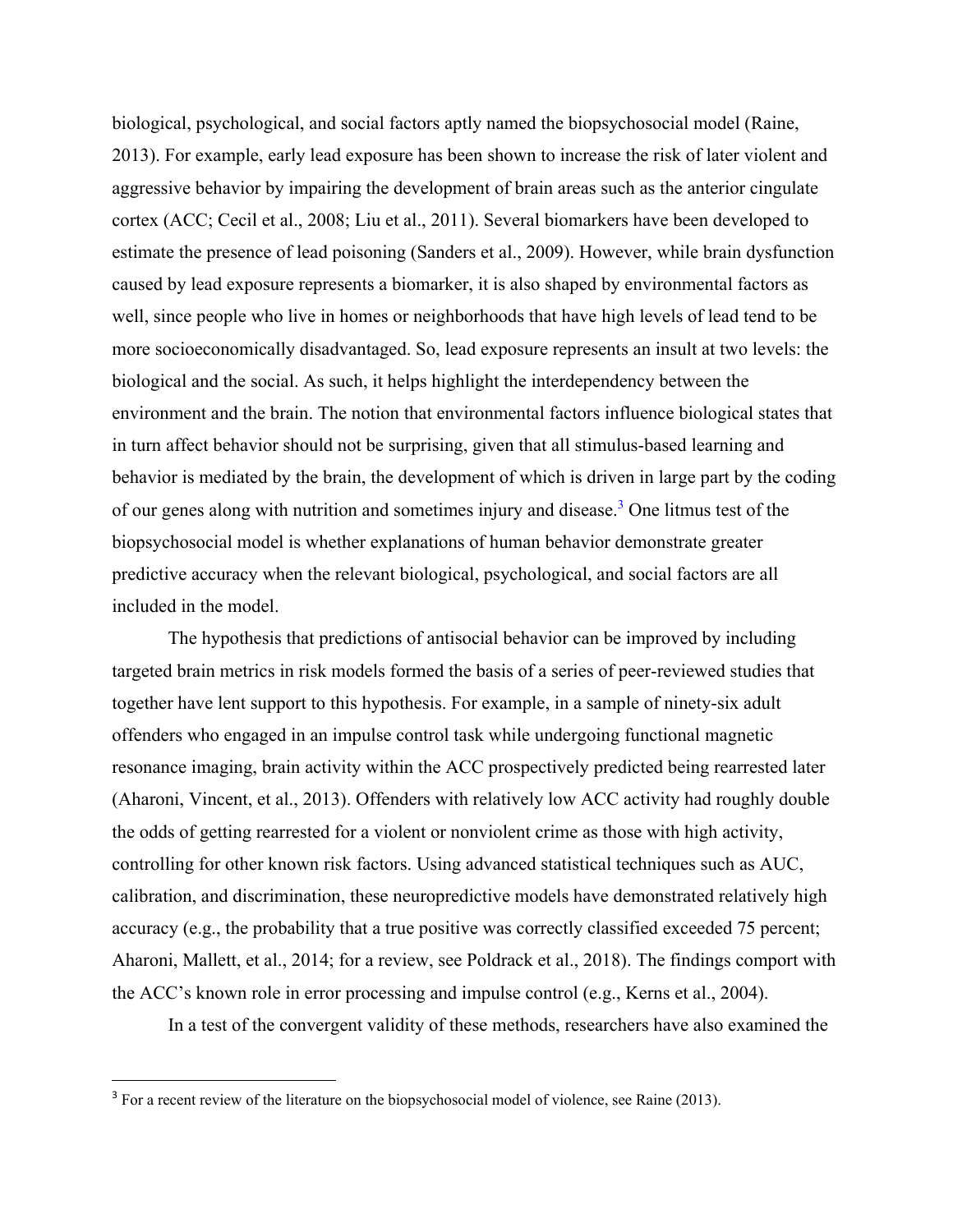predictive utility of ACC-based models using machine learning techniques that attempt to classify predictive functional patterns from event-related potentials (ERPs) measured in members of the original sample of Aharoni and colleagues (Steele, Claus, et al., 2015). The best performing model included a brain component known as the P300, which was capable of predicting being rearrested with comparably high accuracy. Other studies have reported similar predictive effects using different models of brain function (Delfin et al., 2019; Kiehl et al., 2018; Pardini et al., 2014). Together, these studies provide preliminary evidence that brain factors such as ACC function may serve as candidate biomarker for antisocial behavior.

Finally, several studies of substance-dependent forensic populations have highlighted the potential value of neuroprediction for purposes of assessing the probability of drug relapse and treatment completion, which are themselves known predictors of the risk of reoffending (Camchong et al., 2012; Janes et al., 2010; Paulus et al., 2005; Sinha & Li, 2007; Steele, Fink, et al., 2014). For example, ERP components and functional connectivity associated with the ability to monitor response errors have separately predicted treatment completion with accuracy exceeding 80 percent (Steele, Fink, et al., 2014; Steele, Maurer, et al., 2017).

Neuroprediction is still very much a nascent research field. Much remains to be understood about how our biological makeup shapes our behavior. The observed predictive effects are not and will never be perfect. But as the science advances, models that ignore the influence of biology on behavior will inevitably be forced to compete with those that acknowledge such influence. So, it is critical to understand better the impact that biology has on antisocial behavior and to think more carefully about how such behavior should be managed by society.

## 6.4 Evaluating Common Objections to Actuarial Risk Assessment

Many of the concerns surrounding the usage of neuropredictive technologies apply more generally to all actuarial risk assessment methods. So, rather than focus more narrowly on neuroprediction, we will focus primarily on actuarial prediction (except when there are salient differences between the two). Given that actuarial risk assessment of all kinds has been the target of persistent objections, we think our approach is appropriate. In responding to critics of actuarial prediction, we identify four common types of concerns: statistical concerns and concerns about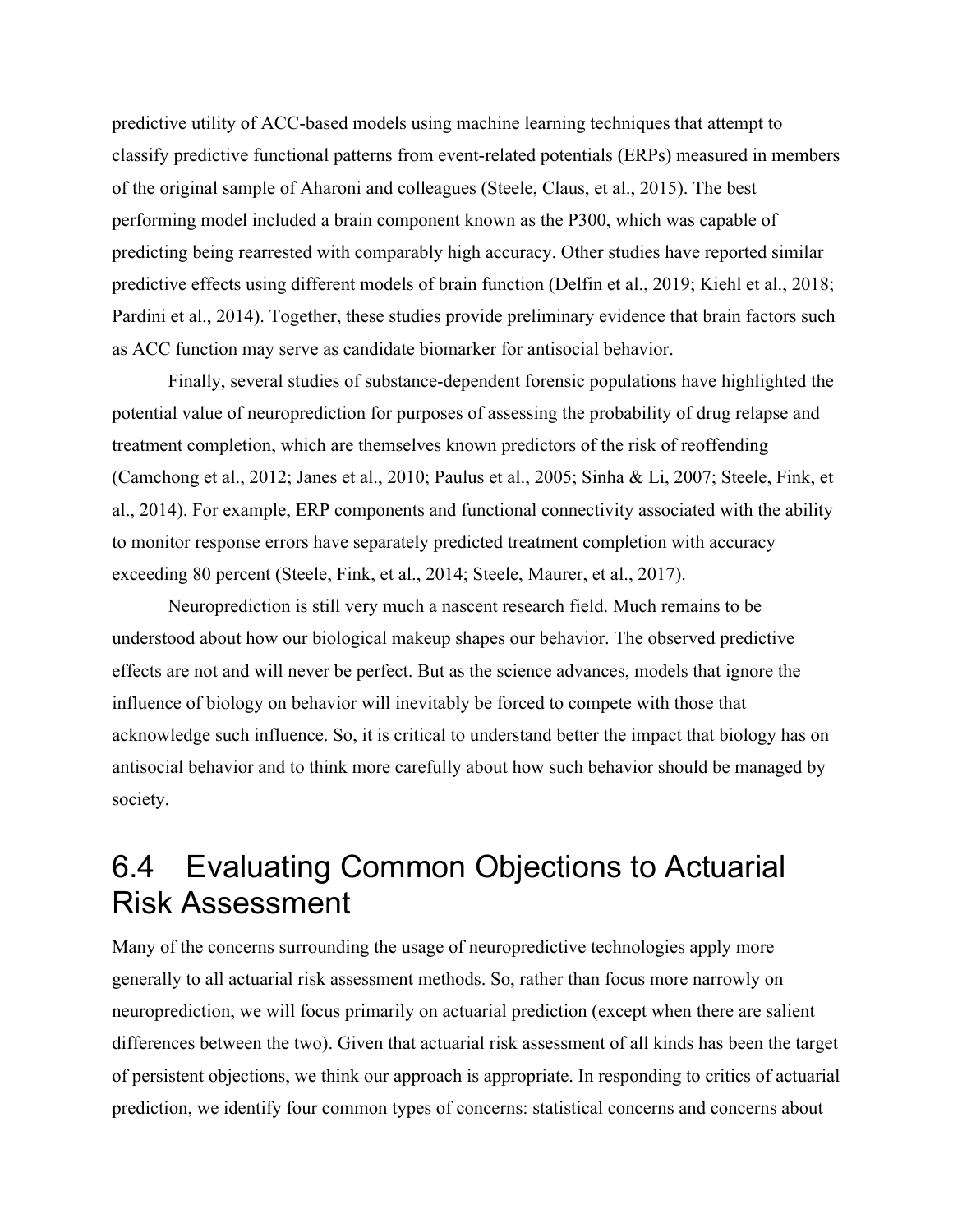potential violations of norms of beneficence, justice, and respect for persons.

#### 6.4.1 Concerns about Statistics

Critics have decried the low predictive accuracy among actuarial risk assessment tools (e.g., Starr, 2014). But this claim is misleading, as meta-analyses have demonstrated that the predictive value of many actuarial risk assessment instruments is superior to the traditional methods that would otherwise be used (e.g., Grove & Meehl, 1996). So, while we should continue to strive to increase the power of actuarial risk assessment, it already represents a significant step forward, even if it falls short of some critics' idealized standards. But from a legal perspective, its objective accuracy is beside the point. The Supreme Court has already made it clear that risk assessment is legally relevant. Thus, the only remaining legal questions are which risk assessment techniques we should incorporate and for which purposes.

A related and perhaps more compelling criticism is that the predictive accuracy of actuarial risk assessment holds only when making predictions about groups rather than individuals. This is referred to as the group-to-individual (G2i) inference problem. Indeed, scientists and practitioners must exercise great caution when considering whether and when to render diagnostic judgments based on group data (see Campbell & Eastman, 2014; Faigman, Monahan, & Slobogin, 2014; Heilbrun, Douglas, & Yasuhara, 2009). Predictable differences between groups do not imply that predictions about individuals within those groups will be similarly accurate (Buckholtz & Meyer-Lindenberg, 2012).

However, there are confusions about this objection that warrant clarification. A strong form of this objection states that, statistically, risk assessments may not be applied to individuals in principle because they are derived from group data. This stance cannot be true. By definition, the classification accuracy statistics employed by at least some of these instruments specifically describe an *individual's* degree of fit with a group, given certain shared attributes (Dawes et al., 1989). Thus, at least in principle, it is statistically justifiable to use these actuarial risk assessment techniques to make predictions about individuals.

Moreover, even if it weren't justifiable, this should be at least as problematic for clinical judgment. Like actuarial risk assessment, clinical judgment is an inductive process that relies on past observations. Whether explicitly or implicitly, clinicians reference attributes from past cases—either textbooks or personal experience—to inform their predictions. The assumption is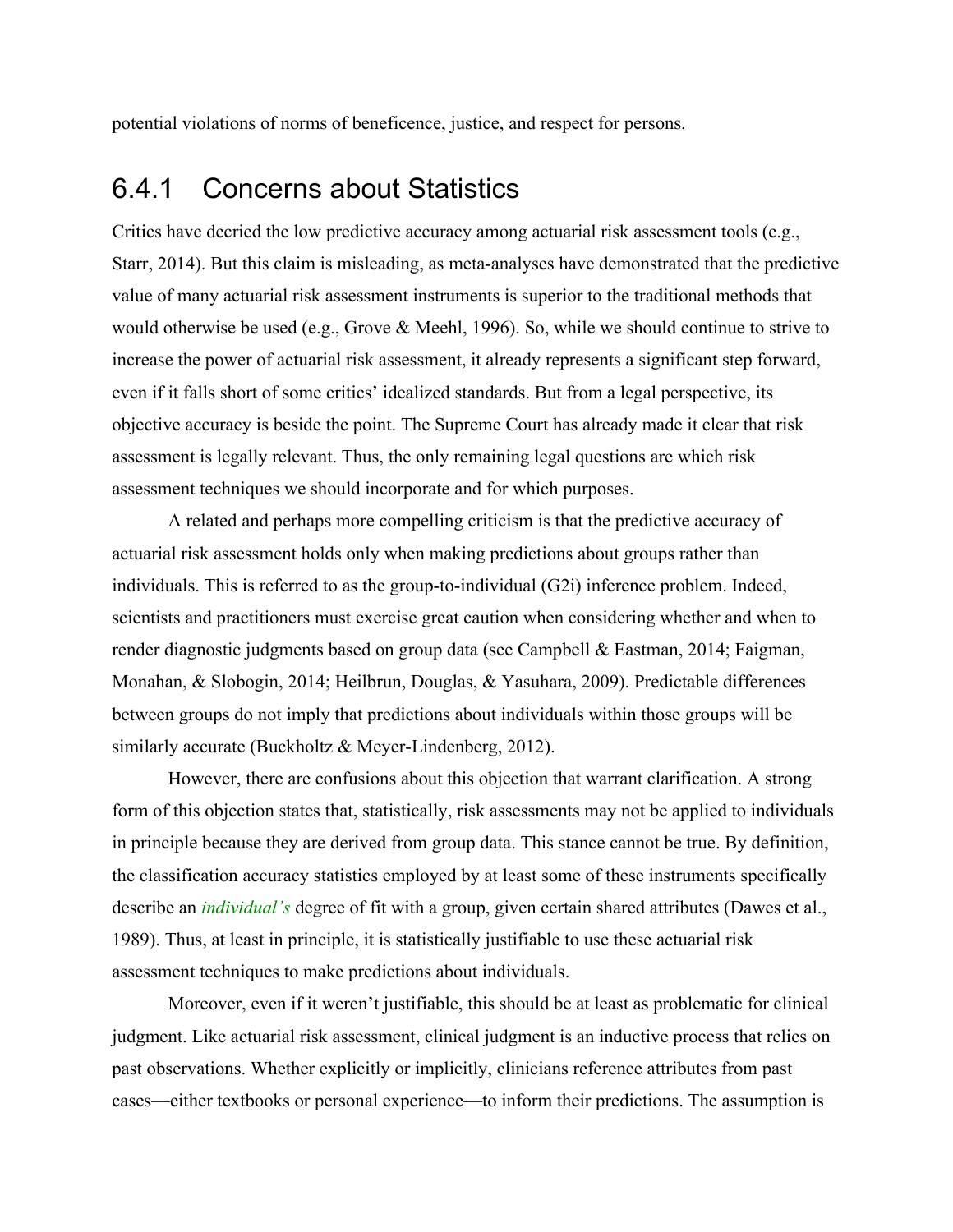that this offender will behave as similar offenders have behaved in the past. So, if the use of group-based inference renders actuarial risk assessment problematic on statistical grounds, then *all* risk assessment would thereby be problematized.

The weak form of the G2i objection states that statistical risk assessments are not yet accurate enough to be practicably applied to individual offenders, who might vary widely from the group average. However, this claim demands greater precision. In the medical field, the accuracy of some of the most common screening tools is often marginal. For example, the tenyear cumulative probability of a false-positive mammogram result (a diagnosis that cancer is present when, factually, it is not) from breast cancer screening may exceed 60 percent (Hubbard et al., 2011). Yet, it is part of the standard of care for individual patients. For a doctor screening for cancer, it makes sense to tolerate a lot of false-positives in exchange for a high true-positive rate because the purpose of the screening phase is usually not to deliver a major medical intervention but rather to gather more information. Here, the intended application matters. Likewise, in criminal law, it is important to scale the accuracy of the predictive tool, regardless of type, to the stakes of the decision. But given that risk assessment is already pervasive in the law, the question isn't whether risk assessment is accurate enough, but rather how to improve it and when to use it.

Given that risk assessment, despite its limitations, will continue to play a role in the law, it seems prudent to advocate for the most reliable and accurate methods available. Indeed, scholars have made a powerful case for why statistical tools that generate G2i inferences, despite their caveats, can be responsibly leveraged for risk assessment (Bedard, 2017; Faigman et al., 2014; Heilbrun et al., 2009). Therefore, when authors object to the use of actuarial risk assessment on grounds of problematic G2i inference, a charitable interpretation is that there is nothing inherently problematic about G2i inferences in principle, but its present-day accuracy levels fail to meet *normative* standards required by the particular applications of our justice system. In other words, the concern about G2i is not so much a scientific objection as it is a moral or legal one (Janus & Prentkey, 2003). These moral and legal objections are the subject of the next sections.

#### 6.4.2 Concerns about Beneficence

One moral concern about prosecutorial uses of actuarial risk assessment is that classification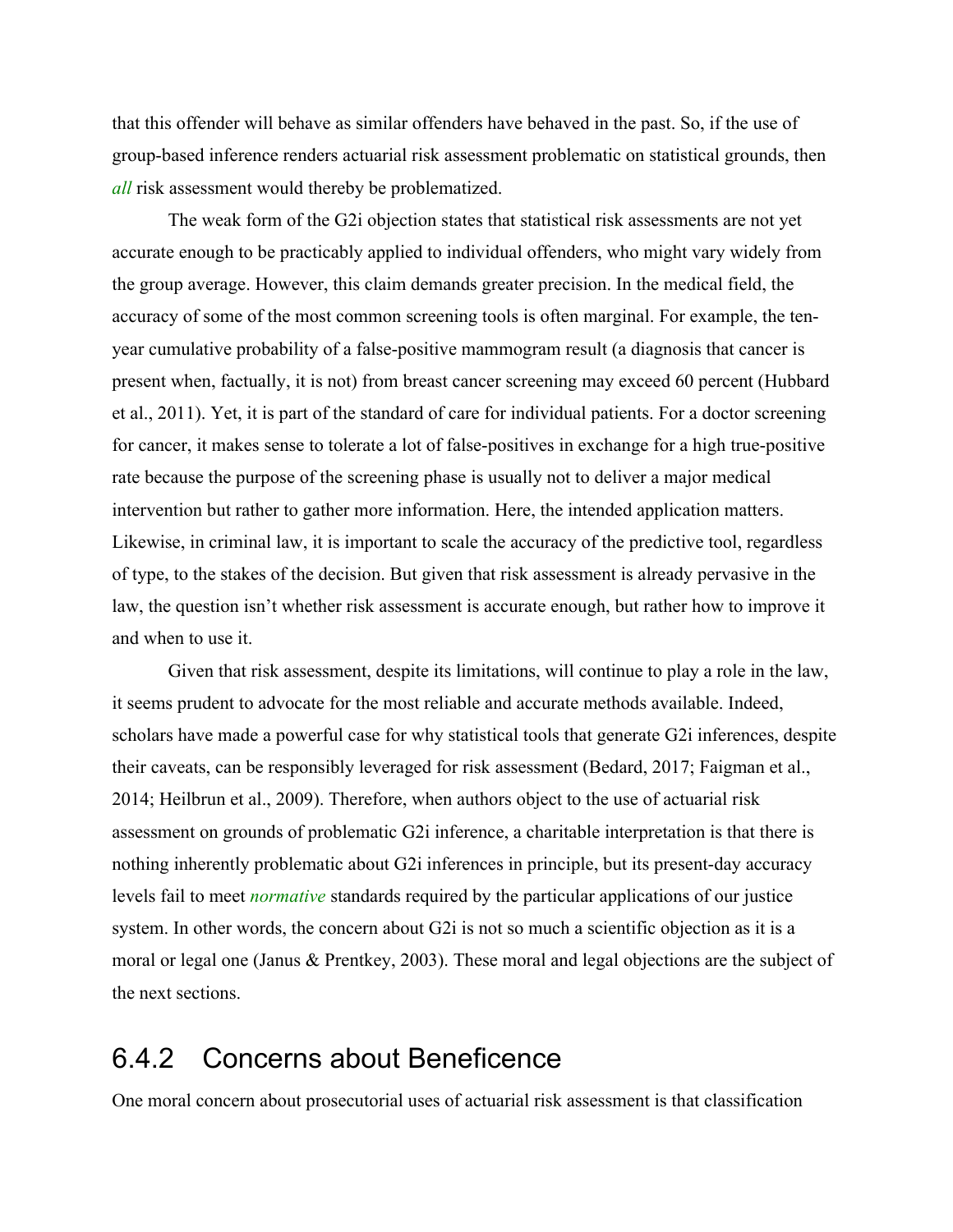errors could result in the gratuitous infliction of harm. For example, false-positive errors could support a longer sentence or revocation of privileges from a non-dangerous offender, and falsenegative errors could result in an early release of a dangerous offender, placing other community members at risk of victimization. To avoid these errors, it may be tempting to invoke a simple rule to minimize unnecessary harm.

However, removing risk assessment does not reduce harm. Judges are obligated to make sanctioning decisions with consideration for public safety regardless of whether an actuarial risk assessment is employed. The only other alternative (clinical judgment) still yields classification errors that are likely to be substantially larger without actuarial risk assessment than with it (Monahan & Silver, 2003). So, revocation of actuarial risk assessment on grounds of its harmfulness perversely increases harm by increasing the number of low-risk offenders who will be needlessly sanctioned and also the number of community members who will become victims of a truly dangerous person who was misclassified.

Another concern is that actuarial risk assessment facilitates the erroneous view that offenders are incorrigible, depriving them of appropriate service opportunities and possibly triggering a self-fulfilling prophecy (Specker et al., 2018). Perceived and anticipated stigma has been shown to predict poorer social adjustment following offender release, and thus is an important factor when considering potential harms inherent to actuarial risk assessment (Moore, Stuewig, & Tangney, 2016). However, this is a problem for all forms of risk assessment, not just actuarial risk assessment. Even with traditional clinical assessment, offenders are labeled as high risk, low risk, and so on, which can be stigmatizing, depending on the context. In this respect, actuarial methods are once again superior to clinical methods, given that the former methods permit the definition of both dynamic (i.e., changeable) risk and protective factors, such as the presence of positive or negative peer influences, which help service providers to identify appropriate interventions based in part on established evidence of treatment responsivity. Because these factors can be formally built into the actuarial models, this is likely to result in less, not more, stigmatization compared to traditional tools.

#### 6.4.3 Concerns about Justice

Perhaps the most common normative concern about offender risk assessment is that it violates principles of distributive justice or fairness. In this view, it is unfair to judge an individual based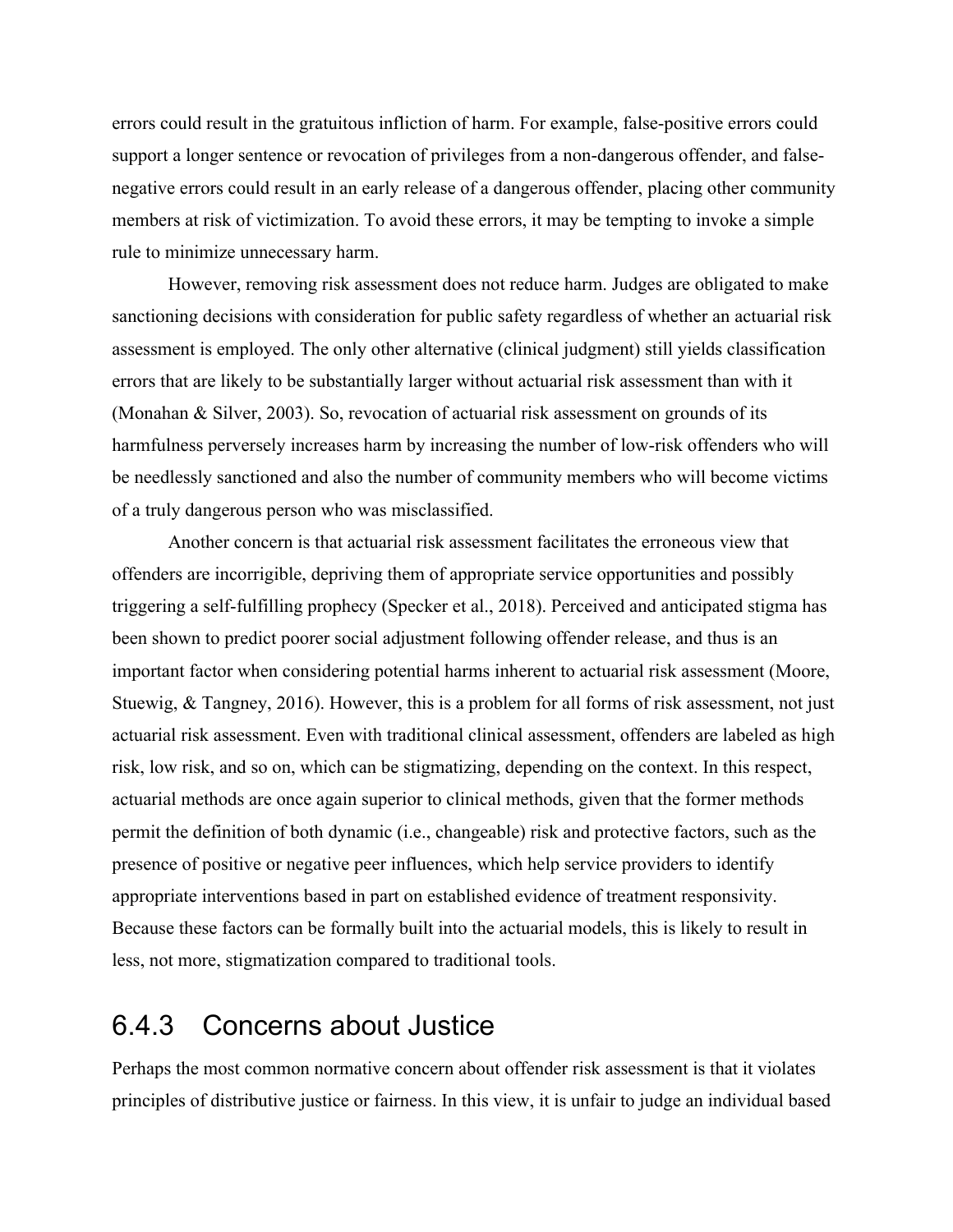on group tendencies because classification errors are not randomly distributed across individuals. If classification errors are non-random, this could facilitate arbitrarily worse treatment for certain, often underprivileged, groups. Risk assessment using biomarkers may also medicalize criminality in a way that stigmatizes already marginalized groups (Berryessa, 2017; Coppola, 2018; Hall, Carter, & Yücel, 2014; Jurjako, Malatesti, & Brazil, 2018). In this view, we ought to judge people not as mere statistics but for who they are as individuals. But structured risk assessment tools, it is argued, erroneously target individuals based on group membership rather than their true dangerousness, thereby codifying and reinforcing our inherent social biases (e.g., Silver & Miller, 2002, p. 152; Starr, 2014, p. 807).

The argument that people have the right to be treated as individuals as opposed to members of a (usually underprivileged) group often invokes the Fourteenth Amendment's Equal Protection Clause, which mandates that the government cannot discriminate on the basis of differences that are not relevant to a legitimate governmental interest (Starr, 2014, p. 827). Here, it is suggested that by assuming that the individual is a member of a high-risk group, actuarial risk assessment deprives that individual of the presumption that their actions should be judged independently of the actions of other members of the groups to which they belong. They are said to be punished for what other members of their group do.

However, for this argument to be coherent, it cannot assume that individuals ought to be judged completely free of *any* group membership. That would imply complete subjectification of the law: an extreme and unfeasible requirement to apply different laws to each individual in accordance with some ostensible model of his or her "true" self. A more plausible interpretation of the fairness argument, then, is that actuarial risk assessment erroneously assumes that the individual is a member of the unfavorable higher-risk group instead of the more legally privileged lower-risk group.

Importantly, whether this group classification is actually erroneous depends on the accuracy of the prediction. If this prediction turns out to be correct, and the individual is actually of high risk, the individual forfeits the law's more favorable presumption (that they belong to the low-risk group). However, even if the high-risk prediction turns out to be wrong, this does not mean the individual is entitled to be judged independently of all group membership. Rather, it means that he should be judged as a member of the more privileged lower-risk group. For this reason, we can't reject actuarial risk assessment on grounds that it treats individuals as members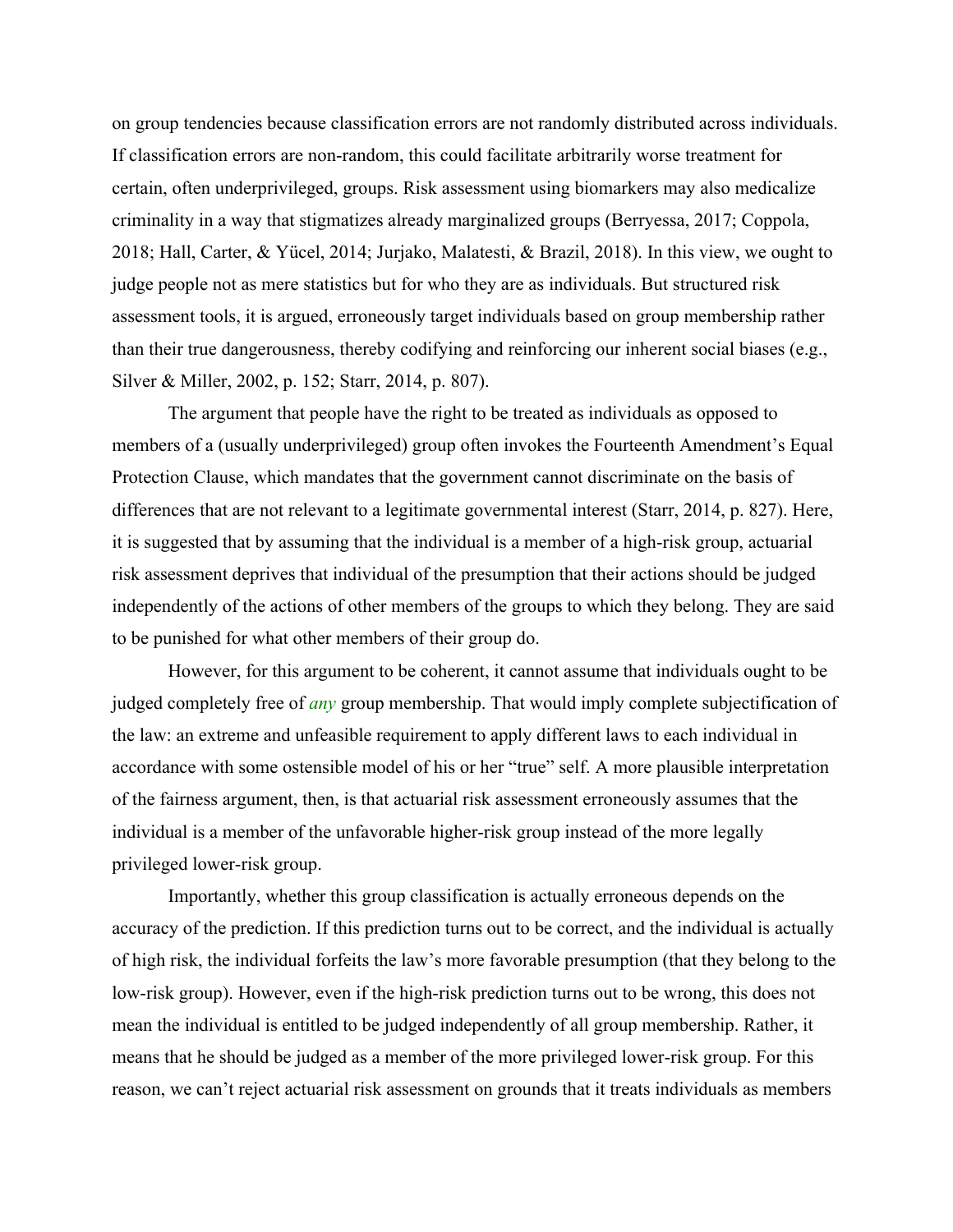of a group because the only other coherent alternative assumes these individuals are just members of another group (see also Janus & Prentkey, 2003). The Supreme Court seemed to recognize this point when it argued that equal protection must "coexist" with the fact that most legislation engages in classification in a way that disadvantages some social groups (Hamilton, 2015).

The law has been fairly explicit about which group factors are appropriate targets of risk assessment and which are not. Under the Equal Protection Clause, the Supreme Court has delineated three levels of scrutiny of evidence: strict scrutiny, intermediate scrutiny, and the rational basis test—the lowest level of scrutiny. In risk assessment, race typically falls under strict scrutiny, gender under intermediate scrutiny, and age under the rational basis test (Monahan, 2014).<sup>4</sup> So, the use of race as a factor requires a much stronger justification than the use of age, for example, to be considered for admissibility. Why is race held to a higher standard? One reason might be that race has been the basis of ongoing discrimination in the U.S. In particular, African Americans are disproportionately represented in the criminal justice system due in part to arbitrary and unfair policing and adjudication practices, and so corrective measures are needed to offset this error. Another reason for holding racial status to a higher standard might be that race is not independently diagnostic of offending (e.g., although U.S. prison populations are disproportionately African American, most African Americans are not criminals). A third reason might be that unlike dynamic risk factors such as drug use, race is static: people cannot change it at will. However, all of these reasons also arguably apply to some lesser-scrutinized factors such as age. So, they do not easily explain the difference in standards.

Perhaps a better explanation for why race evidence is held to a higher standard than age is that whereas there are good theoretical reasons to expect that age (as a measure of maturation) might play a direct causal role in some criminal behavior, no respectable theory suggests that race itself causes crime. So, one key function of these legal standards could be to filter out evidence that is less causally relevant because the susceptibility of such factors to error and bias will tend to outweigh their probative value. Conversely, the law's lower standard for age suggests at least a tacit recognition that while a given risk factor does not need to be

<sup>&</sup>lt;sup>4</sup> It is worth pointing out that actuarial tools such as VRAG do not use predictor variables such as race precisely because the models would then be held to higher standards of legal scrutiny, thereby problematizing their use in legal contexts.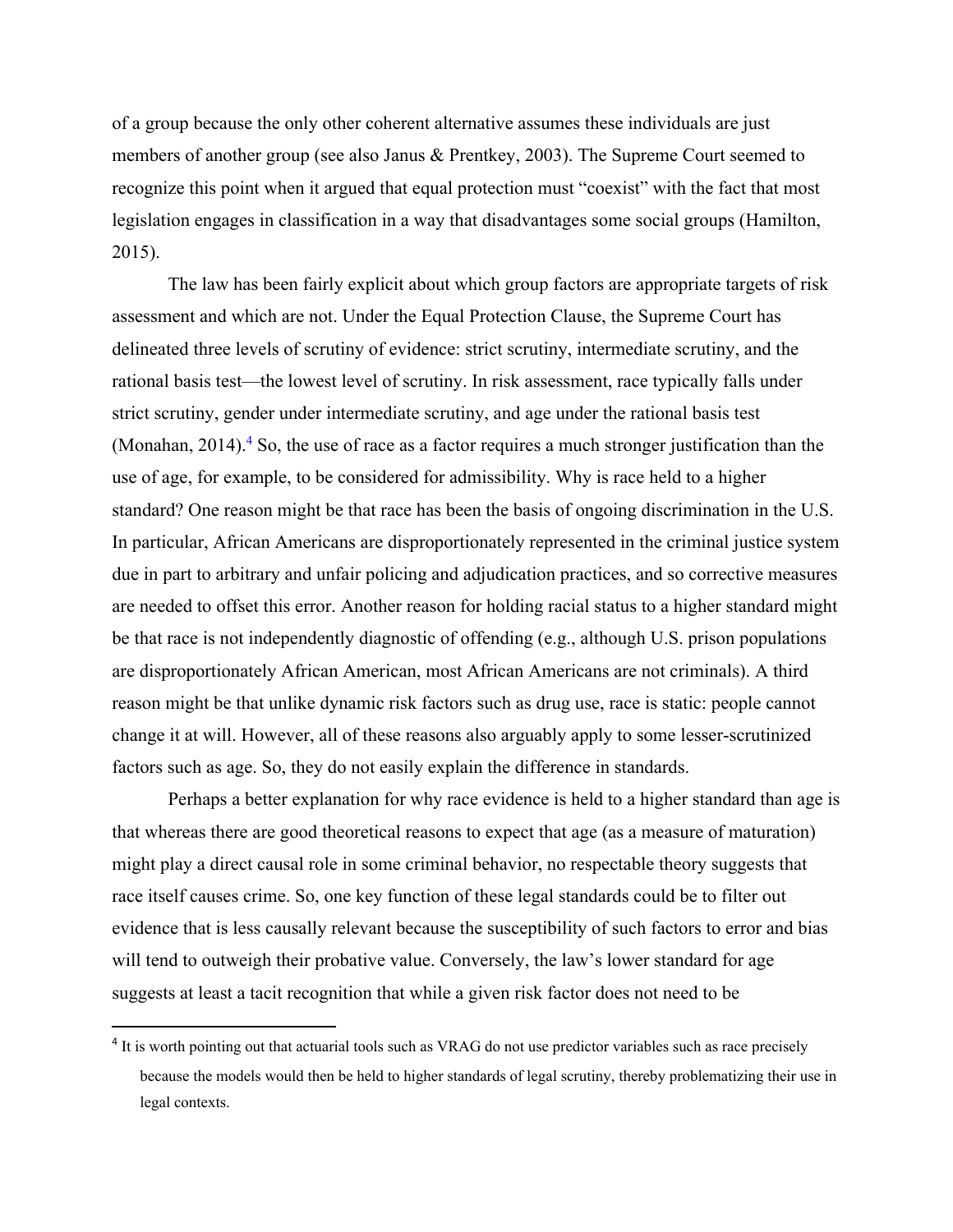independently diagnostic of recidivism to be relevant, it should at least bear a direct correspondence to a known causal contributor to recidivism (e.g., as age bears to maturation).

A related reason that age merits a lower evidentiary standard might be that it cannot easily be used as a marker for other persecuted groups. For example, knowing someone's age is not helpful in predicting their race. Conversely, risk factors such as race, zip code, and socioeconomic status could more easily be used to target already-persecuted groups disproportionately. The complication is that some of these factors—such as socioeconomic status—may also contain causally relevant, independently predictive information, while others such as race—do not. In such cases, completely ignoring the role of such factors in actuarial models would only serve to obscure any biases in classification. A better solution would be to control for problematic factors (such as race) statistically so that any variance attributed to those factors can be subtracted from otherwise useful factors (such as socioeconomic status). To avoid misuse of surrogate factors, it is useful to code for those factors explicitly, not to pretend they don't exist (Aharoni, Anderson, et al., 2019).

Some scholars have suggested, on grounds of discrimination, that we shouldn't support any selection rule whose outcomes might disfavor certain social groups (e.g., Starr, 2014; Tonry, 2014). This argument seems to confuse at least two different definitions of discrimination: unfair *outcomes* and unfair *processes*. By analogy, consider the familiar social rule: "For sports team photos, taller people have to stand in the back row." For some sports, such a rule might incidentally disfavor a certain race (e.g., if African American team members happen to be taller than others on average), but whether this rule would be *discriminatory* in the legal sense is questionable because it is blind to race from a selection perspective (i.e., it's not optimized to remove opportunities for African Americans as a group). The racial disadvantage in this case is only a *corollary* of an otherwise useful selection factor, not as a direct *causally* relevant selection factor itself. This is important because causal selection factors will tend to have lower covariation with other extraneous factors than more distant corollaries do.

Arguably, discarding the height rule would introduce even greater discrimination against shorter people, including many with physical disabilities, whose faces could be even more obscured from the camera's view than the taller people were. In this mundane analogy, we do not mean to minimize the gravity of the issue of racial bias in the justice system. We use this analogy only to obviate the point that inequalities in *outcome* are often inescapable, but they do not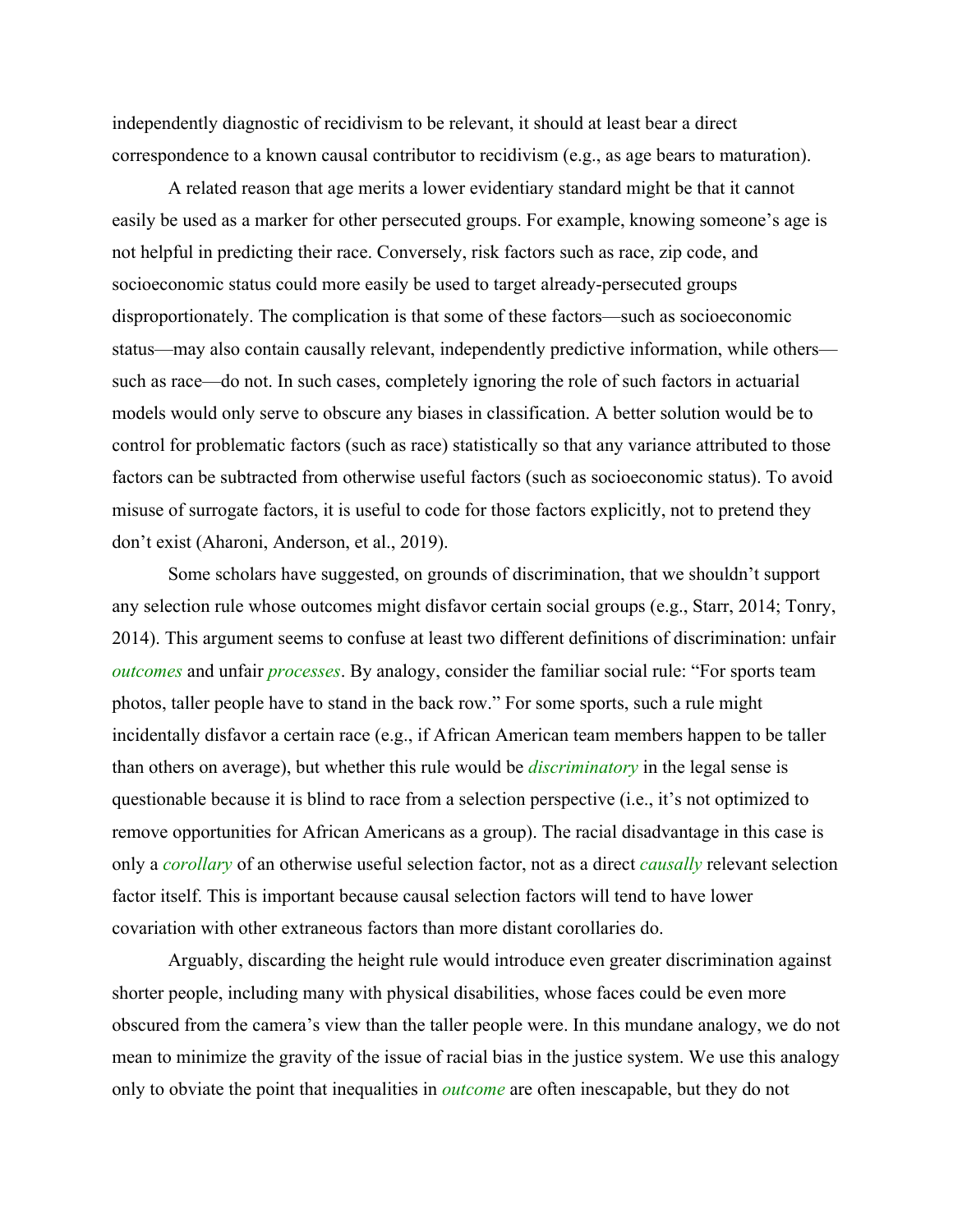necessarily indicate a need for a system overhaul. Discarding all rules that result in unequal outcomes among vulnerable groups would mean eliminating all risk assessment and either releasing all dangerous offenders into the community or locking up all non-dangerous ones. The fallout from either of these scenarios would be no consolation for those aiming to achieve equal outcomes. A humbler goal, and one that the Equal Protection Clause seems to support, is equality in legal process (Hamilton, 2015; Weiss, 2017).

What about risk factors that are more clearly biological, such as measures of brain activity? In his examination of the status of biological risk factors for violence risk assessment within the context of the Equal Protection Clause, Monahan (2014) concludes that as long as the risk factors in question are not being used as a surrogate for a more strictly regulated factor, biological risk factors would likely be admissible under a lower level of scrutiny. We agree with this point, provided that the biological evidence is demonstrated to be causally relevant. The broader lesson here is that while caution is warranted in deciding which risk factors merit inclusion in risk assessment instruments, these are tractable obstacles whose solutions can advance the utility of actuarial risk assessment beyond that of traditional clinical approaches.

The question at hand is not whether actuarial risk assessment is imperfect. It undoubtedly is. The question is whether the use of particular actuarial risk factors is any more problematic than the other alternatives (see also Dawes et al., 1989; Douglas et al., 2017; Nadelhoffer et al., 2012). Admittedly, the problem becomes more difficult when relatively accurate selection criteria are not available. So, under these conditions, it might indeed be justified to forgo the broader mission in order to protect minority groups. Our point is not to advocate all uses of actuarial risk assessment uncritically but instead to suggest that their justifiability must be judged relative to the ways in which they are to be used and what the other alternative options are.

On the broader point that actuarial risk assessment could codify society's social biases (Starr, 2014), we agree that these instruments might do so. It might ensure that some amount of bias is present in the predictions. Surely, for these tools to be effective and ethical, developers should always aim to minimize bias. But codification of bias is not the biggest problem faced by these tools. By design, actuarial risk assessment attempts to codify risk factors. This feature makes the process transparent and enables us to monitor and evaluate procedural mistakes and ultimately to minimize bias. For this reason, codification of bias can be understood more as a strength than as a flaw because it enables the assumptions of the predictive models to be explicit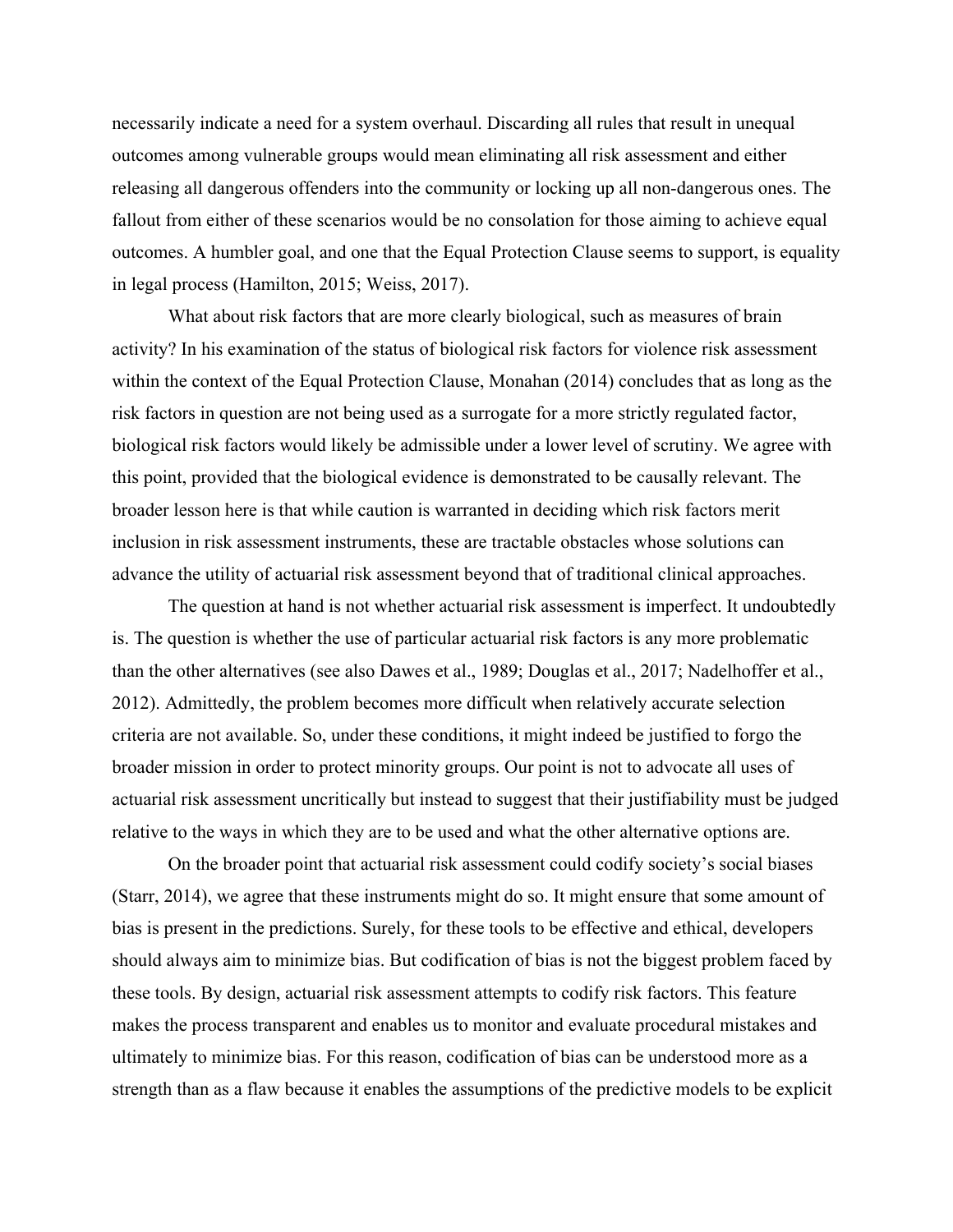and subject to evaluation and revision.

That is not to say that all actuarial models will invariably codify bias. Whether and the degree to which a model is biased will depend on the predictor variables that it uses. For instance, while researchers could likely develop more accurate models if they included race as a predictor variable for violence—not because different races are naturally more or less violent but precisely because races are treated differently by the legal system—they virtually never do. The main reason is that if researchers used race as a predictor variable, then their actuarial models wouldn't be admissible for legal purposes. Do these models nevertheless use variables that are proxies for race, for example zip codes or socioeconomic status? Some do, but most of the main models do not (or at least not obviously so). Are some of the twelve items used by VRAG proxies for race? Here, again, it's possible, but it's not obvious either way. Yet, because VRAG uses specific variables transparently, we can look at these variables and determine whether some may be serving as surrogates for race. If so, we can remove these variables and see whether it affects the overall predictive validity of the model. If removing the item impacts accuracy, then we can and should have an open discussion concerning whether the trade-off is worth it. Depending on the legal context—for example, the death penalty versus bail—we might come down on one side of the issue or the other.

This level of transparency is not found in traditional clinical methods. As cognitive psychologists have long warned, when human beings make decisions in the absence of constraints, we overly rely on anecdotal information and discount true probability information (e.g., Kogut & Ritov, 2005). Importantly, we may still consult probability information, we just do it unconsciously, intuitively, and unchecked (Ryazanov et al., 2018), using our own flawed, selective memories. When it comes to unstructured decision making, we are *folk* statisticians (de Hevia & Spelke, 2009; Kahneman & Tversky, 1972; Kunda & Nisbett, 1986; Tajfel & Wilkes, 1963; Tversky & Kahneman, 1973). In light of this well-studied fact, actuarial risk assessment is no more problematic—indeed, it is less problematic—than traditional risk assessment. If we dispense with structured risk information in justice decisions, assessment bias does not go away, it just exerts its nasty effects behind a curtain of opacity.

### 6.4.4 Concerns about Respect for Persons

Regardless of whether risk assessment makes the offender the target of harm or discrimination,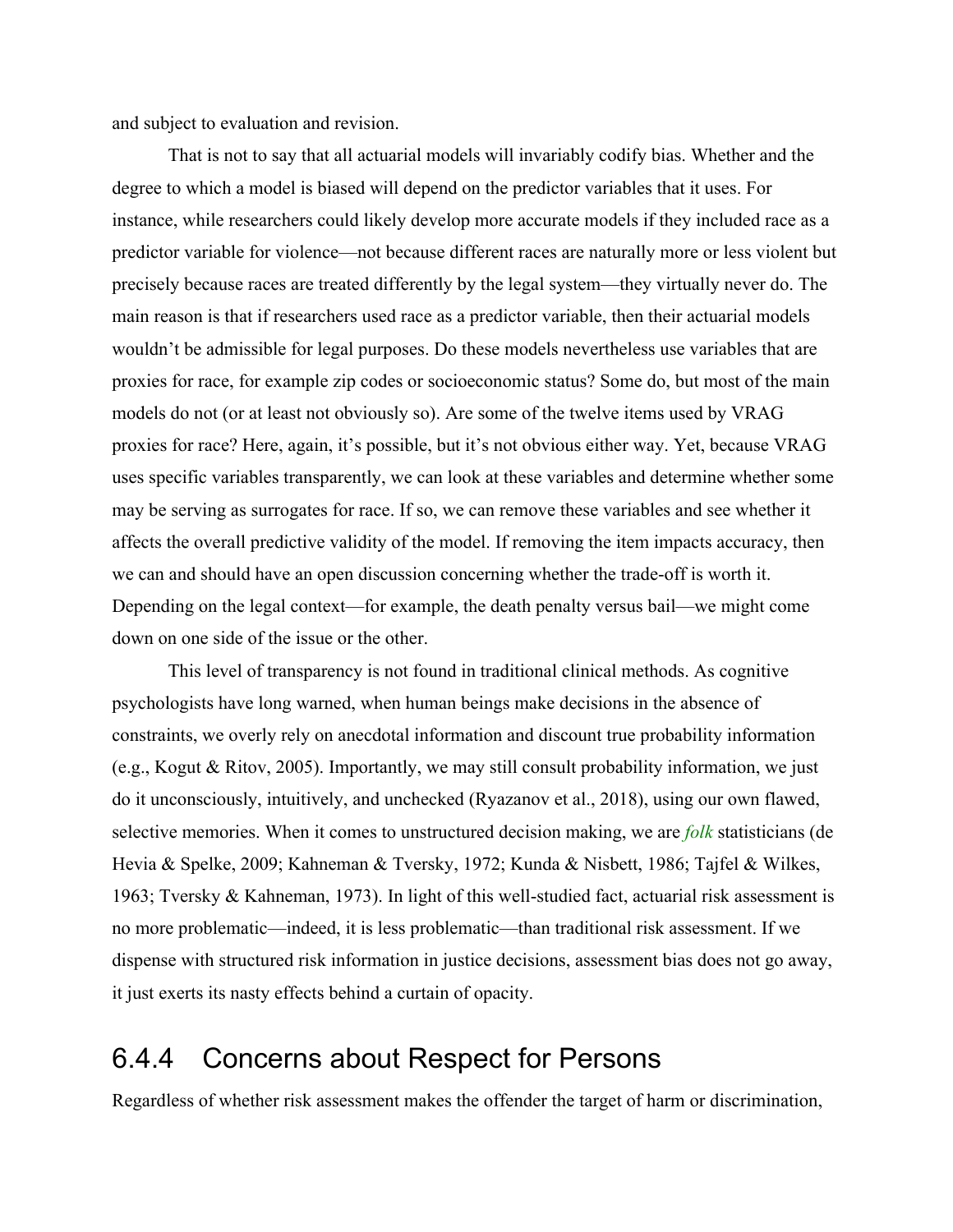one might object to its use on grounds that it violates a basic obligation of respect for persons, including a requirement to protect the offender's autonomy—his natural freedom or right to make his own choices—and the privacy of his mental life. After being convicted, there are many ways in which the state already restricts the offender's autonomy and privacy, but at least prior to conviction and sentencing, decisions about how he lives his life should be up to him. Undergoing a neurological assessment of that person's dangerousness could violate his autonomy and privacy and therefore should be subject to his consent, just as it would be with any other citizen. Many offenders, of course, would not provide such consent, and even if they did, their consent may not be valid because the conditions under which it is solicited could be highly coercive. Bioethicist Paul Wolpe (2009) articulated this concern when concluding that "[t]he skull should be designated as a domain of absolute privacy," even in times of national security, on the grounds that bureaucratic intrusion into people's brains is to take away their "final freedom."

This concern about respect for persons raises a fair point. Indeed, this issue rings especially true when it comes to neuroprediction rather than actuarial prediction more generally. So, we will focus primarily on neuroprediction in this section. In addressing this issue, it is important to start by placing the importance of respecting offenders within the broader context of the other people whose interests are also at stake. After all, the offender's interests are not necessarily the only ones worth protecting; his rights to autonomy and privacy must be weighed alongside those of his potential victims. So, the relevant question is not whether the offender's rights have been violated, it is how many violations of the autonomy and privacy of the offender's potential victims equal the violation incurred by that offender. This is a difficult normative question, but it bears on legal judgments whether risk assessment is employed.

We have argued that the respect for persons is not unconditional, and the courts agree. In *Katz v. The United States* (389 U.S. 347 [1967]) the Supreme Court ruled that in matters of public safety, some violations of privacy may be justified. For example, defendants may sometimes be required to undergo diagnostic tests and even medical surgeries in order to seize potentially probative evidence such as a bullet or ingested jewelry (Hanley, 2017). Courts have also compelled defendants to undergo psychiatric evaluations and other risk assessment measures. The courts recognize some limits to privacy, and they are not likely to hold potentially intrusive brain measures to a different standard than other types of intrusive measures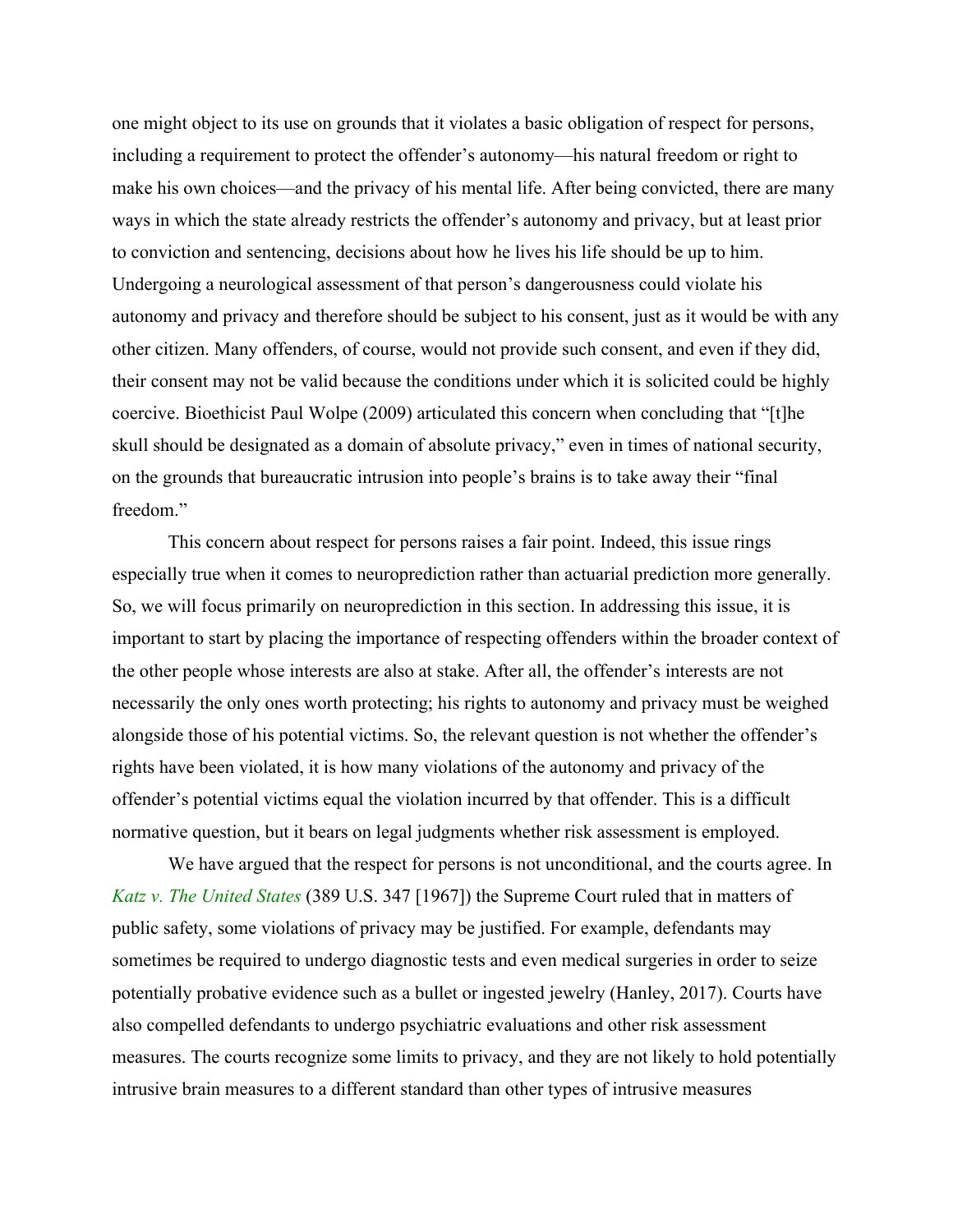(Nadelhoffer et al., 2012).

The respect for persons concern, however, presents another challenge, namely that neurotechnologies are different from other kinds of legal evidence because they reveal not just physical information but also information in the more privileged mental domain. To be sure, some neurotechnologies purport to read not just the brain but the mind. Examples of this socalled mind-reading technology include techniques for detecting lies (Schauer, 2010) or reconstructing a person's past visual experiences (Nishimoto et al., 2011). Using such techniques to draw inferences about a defendant's mental experiences has been the subject of strong scientific and ethical criticism (Ienca & Andorno, 2017), and, unsurprisingly, legal scholars have been cautious about them (Greely & Illes, 2007; cf. Schauer, 2010). Yet, even setting these criticisms aside, the question still remains of whether neurotechnologies can ever measure *mental* phenomena. If so, they might qualify as testimonial evidence (i.e., information that is evoked by questioning by the government), which might be more privileged than information that exists independently of prompting. This is important because the Fifth Amendment specifically protects defendants from being forced to testify against themselves (Ienca & Andorno, 2017; Nadelhoffer et al., 2012).

From a broad scientific perspective, neurotechnologies measure lots of different things, and many of these are better described as physical than mental properties, depending on what conclusions are to be drawn from them (Shen, 2013). The brain is responsible for myriad physical processes, such as metabolizing fat and regulating the heart, which aren't directly related to a person's subjective self. A scientist using neural markers to predict whether someone will develop Alzheimer's disease, for example, might be interested in future health outcomes without having any interest in that person's character traits or the content of her thoughts.

Appealing to a physical level of analysis, some scholars have suggested that brain information should not necessarily be privileged. People can be sources of information about themselves without necessarily implicating themselves. This distinction allows courts to use people's personal information to some degree without violating their Fifth Amendment rights (Farahany, 2012a). *Pennsylvania v. Muniz* (496 U.S. 582 [1990]) illustrates this point. The court decided that those suspected of driving under the influence of alcohol or drugs do not need to be read their Miranda rights before their sobriety is assessed because the relevant inference concerns "the physiological functioning of [their] brain," and the brain constitutes physical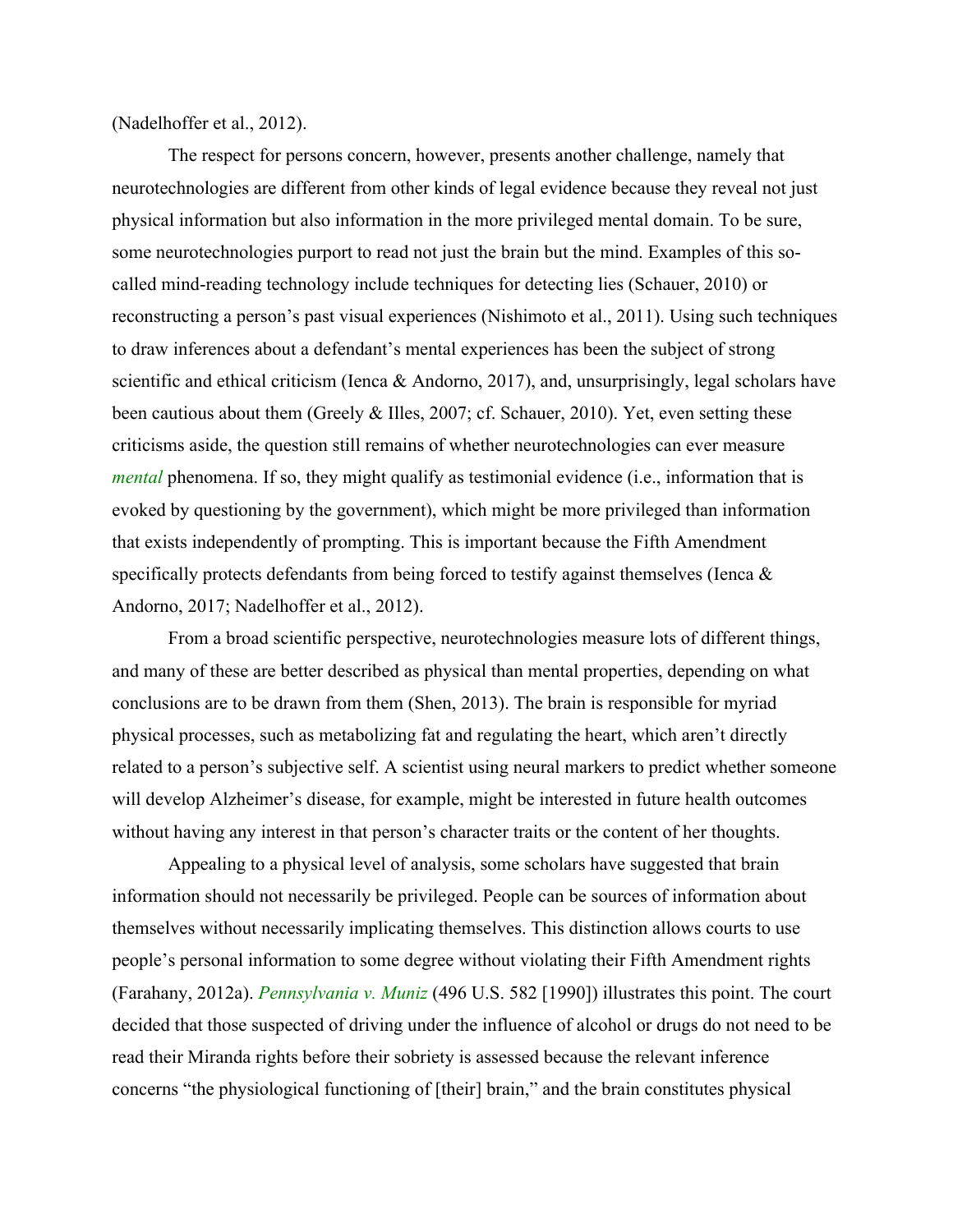information (Shen, 2013). Similarly, in *Schmerber v. California* (384 U.S. 757 [1966]), the court used information from the defendant's blood test to determine his blood-alcohol level while he was hospitalized. He was too intoxicated to consent, but the court determined that the bloodalcohol evidence was admissible because that information existed independently of his testimonial capacities and did not need his participation or effort to be determined (Fox, 2009).

When it comes to the brain, however, others have argued that the information captured by neurobiological measures may in fact include mental information because the brain directly gives rise to the mind, including a person's sense of identity and self (Ienca & Andorno, 2017). If so, it may qualify as the more privileged testimonial evidence. To qualify as testimonial evidence under current precedent, the information must describe a conscious, intentional proposition, a characteristic that is privileged in part because it is relatively easy for a defendant to conceal (Fox, 2009). Defendants, for instance, may remain silent and refuse to cooperate with lawyers and even psychologists who attempt to extract guilty knowledge for court uses. So, if brain measures could potentially reveal information about this type of information (e.g., beliefs, feelings, memories), it is easy to see why neurotechnologies might be held to a higher standard than more clearly physical measures such as breathalyzer tests.

Though the law has distinguished physical evidence from testimonial evidence, advances in neurobiology have begun to blur the boundary. Using physical measures of brain function to draw inferences about mental states would seem to raise the testimonial flag. However, not all mental information is necessarily testimonial (or incriminating). Thus, some scholars have criticized the physical–testimonial dichotomy on the grounds that it doesn't sufficiently protect citizens from potential privacy intrusions (Farahany, 2012a; Pustilnik, 2013). Farahany offers an alternative model, distinguishing four types of brain–mind information, relayed here from least to most sacred: identifying information (using brain information to determine someone's identity, such as DNA profiling), automatic information (subconscious physiological, neurological, and reflexive patterns of behavior), memorialized information (memories determined by measures such as voice recognition tests, except those created under government coercion), and uttered information (conscious thoughts communicated through language).

Neuropredictive information, such as neural markers of behavioral traits such as impulsivity or emotional instability, is clearly not uttered. And unlike uttered information (or testimonial evidence more broadly), behavioral traits are not so easily veiled. On the other hand,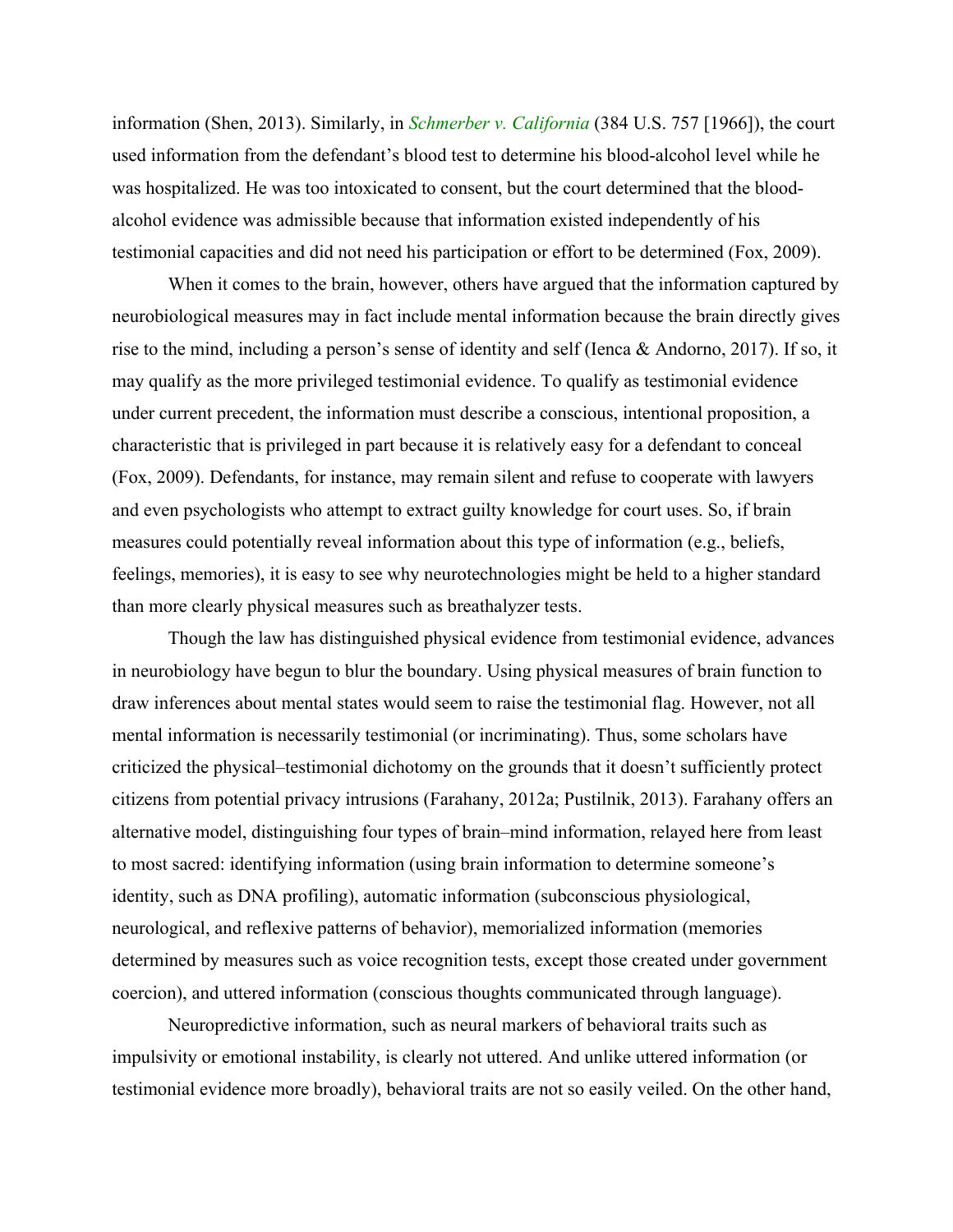such neuropredictive measures can be used to discern cognitive information beyond the subject's mere identity. This leaves automatic and memorialized information. In order to qualify as memorialized information, neuropredictive assessments would have to glean insight into the content or quality of a person's memories. But while significant strides have been made to capture neural signatures of episodic memories in the lab (e.g., Nishimoto et al., 2011; Rissman, Greely, & Wagner, 2010), in practice, neuropredictive assessments generally do not purport to probe subjective experiences. At best, they could provide indirect evidence of a behavioral trait. To qualify as memorialized information, the results of neuropredictive assessments would also need to be easily concealed. But again, while it might be possible for some individuals to refuse to cooperate or to learn to generate erroneous neural signals effortfully, the neural pattern of a typical cooperating subject would be a relatively reflexive, emergent, and cognitively impenetrable property of that person's neurocognitive functioning. Moreover, the behavioral information inferred by these tests, such as impulsivity, might already be somewhat discernible from public records, including academic, job, and criminal history, and from general interactions with others. Under this framework, neuropredictive measures that estimate risk of reoffending based on theoretical traits such as impulsivity would seem to qualify best as "automatic information." Thus, compared to some other kinds of evidence, they might be less eligible for protection. While people have a reasonable expectation of privacy of their brain function in their daily lives, if this information is classified as automatic, some of those expectations of privacy might plausibly be overridden in cases of public security.

Still, the use of neuropredictive measures to bypass people's conscious thoughts and preferences could raise new concerns, particularly if these measures are used to draw inferences about the content of the defendant's mental experiences or if they are physically intrusive (Farahany, 2012b). That said, it is not clear that functional imaging data could be collected from an unwilling offender in practice, since he could simply be noncompliant, refuse to be still in the scanner, and so on. But if such technologies could be used without the consent of the defendant (e.g., with some kind of sedatives or restraints) or without the aid of additional confirmatory/disconfirmatory evidence, great caution must be exercised to evaluate and regulate to what end the technology is to be used, since the particular conclusions that are drawn will likely vary widely from case to case as a function of the fact finder's specific question.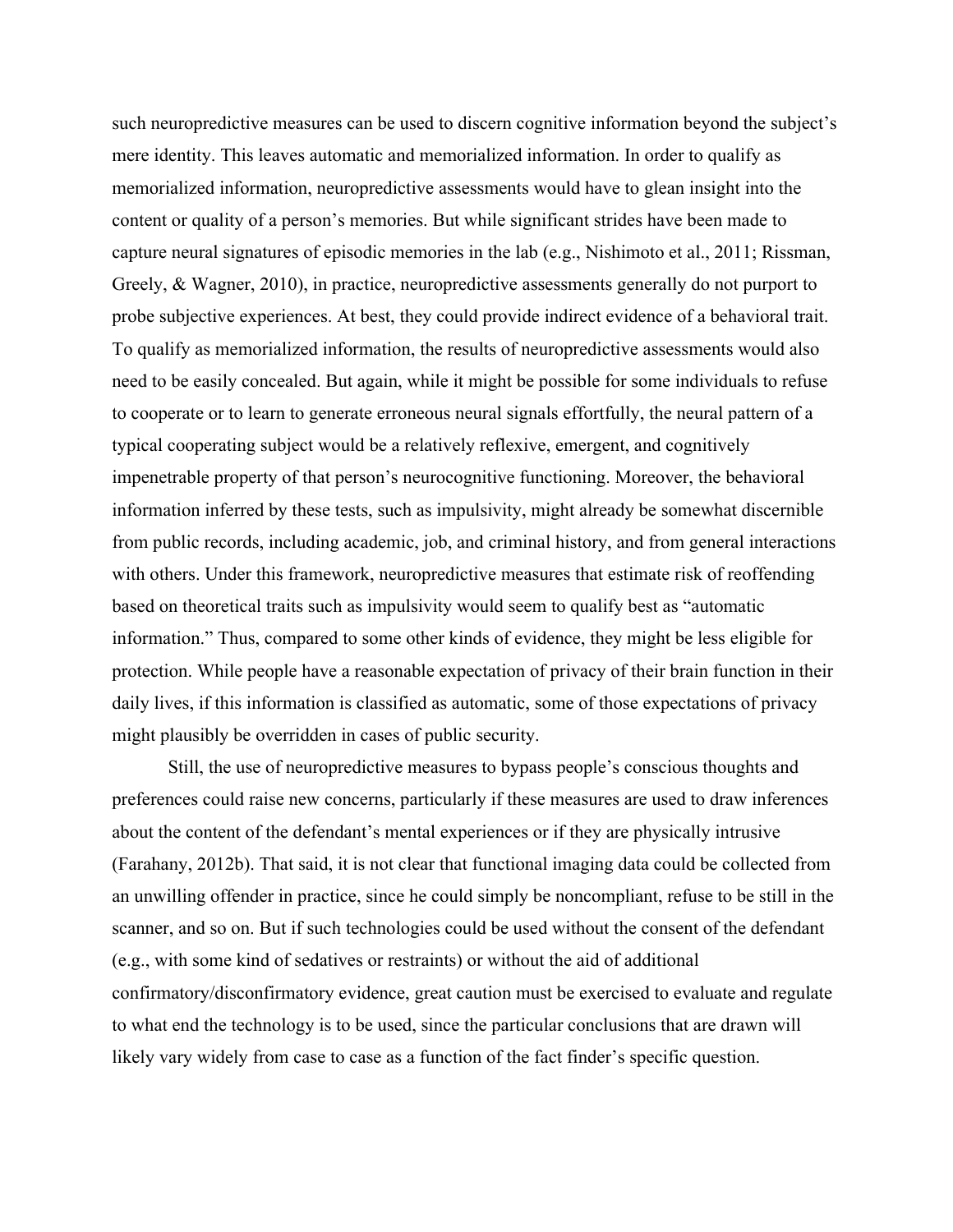## 6.5 Conclusions and Future Directions for Risk Assessment

We began this chapter with a special interest in the ethical implications of neurobiological factors in offender risk assessments. However, we have learned that many of the concerns about such tools, such as concerns about justice and beneficence, apply to the use of offender risk assessment more generally. So, any attempt to evaluate the use of neurobiological risk assessment tools must first answer to those broader concerns. Much of the existing discourse on offender risk assessment has been focused on potential sentencing applications of actuarial risk assessment after a conviction. So, our present discussion has focused mainly on that case, where concerns about justice and beneficence seem justifiable in the abstract. But when legal actors carry an obligation to make a decision with real consequences for public safety—as is common for many risk assessment contexts—these ethical concerns apply at least as strongly to decision protocols that bypass the evidence about risk.

Despite the scholarly emphasis on sentencing applications of actuarial risk assessment, in our view, this emphasis is somewhat misdirected. The use of actuarial risk assessment for sentencing is an extreme case where a conflict of interest exists between the offender and society, delivery of a sentencing judgment is mandatory, and the stakes on both sides are high. This disproportionate emphasis in sentencing scholarship has overshadowed the variety of lowerconflict, lower-stakes legal contexts that could usefully implement actuarial risk assessment in more obvious ways (see Baum & Savulescu, 2013). These include decisions to reduce a charge; decisions to offer bail, probation, or parole in lieu of jail or prison time; decisions to place an inmate in a lower security level; decisions about early release from civil commitment; diversion from traditional court to drug court; or the provision of benign treatment services. In all of these cases, the default choice (e.g., neglecting to offer treatment) is generally less favorable to the offender, and the offender qualifies for the more favorable choice by demonstrating low risk. Certainly, concerns could still be raised in these cases, but these concerns would likely apply to an even greater extent when such choices are not offered. Scholars increasingly agree that more attention should be paid to the uses of risk assessment that serve rather than violate the offender's interests (Baum & Savulescu, 2013; Tonry, 2014).

Neurobiological tools may be especially valuable in such contexts. Although accurate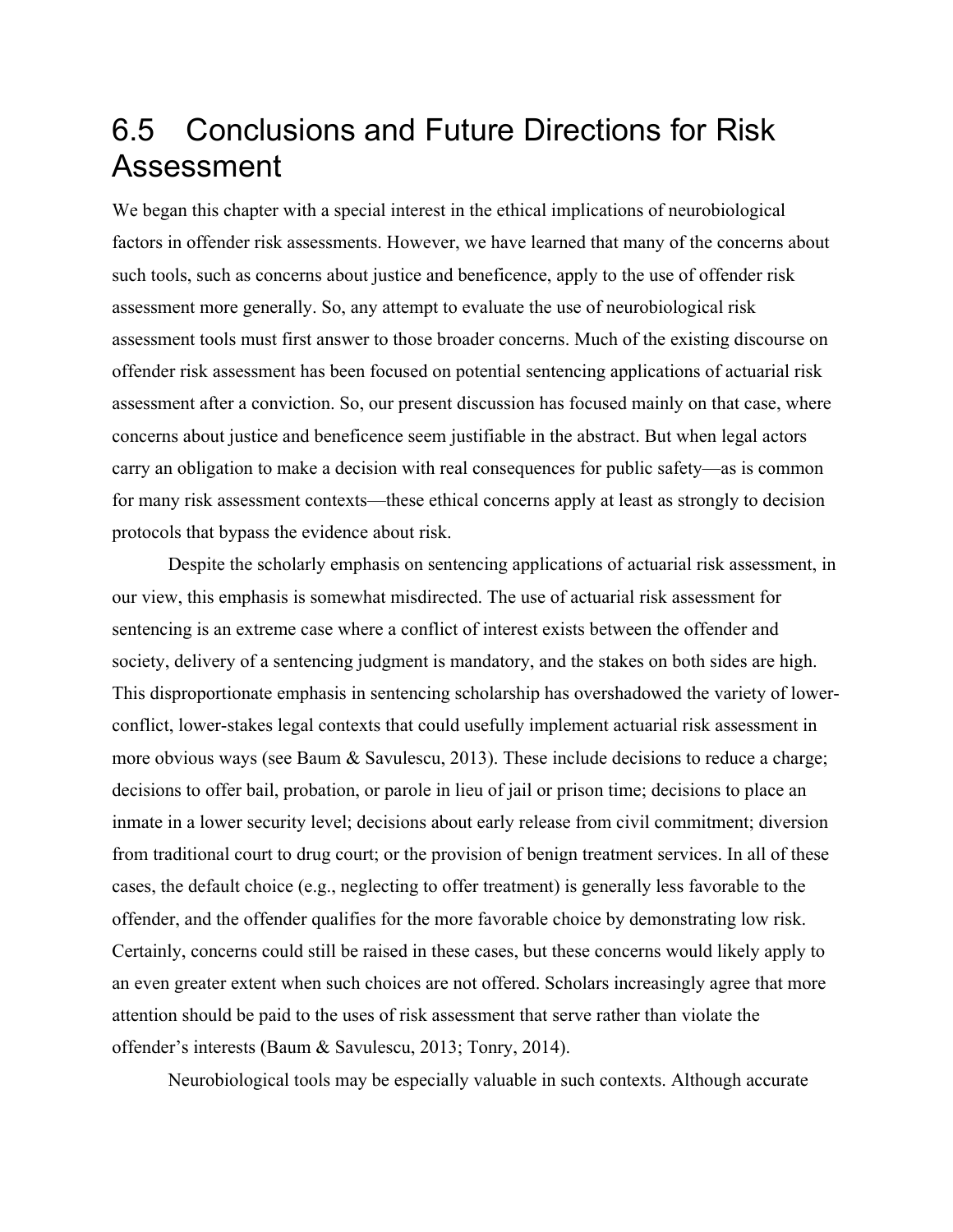prediction does not necessarily depend on knowing the causes of target behaviors, it can often help to illuminate such causes and thus could inform the development of tailored treatments that more effectively manage those behaviors (see also Barabas et al., 2018; Douglas et al., 2017; Gilligan & Lee, 2005; Latessa et al., 2010; Meynen, 2018). Two recent brain stimulation studies demonstrate a proof of this concept. In one study using transcranial direct-current stimulation, stimulation of the ACC resulted in improved performance on cognitive and affective attentional tasks (To et al., 2018). In another study using the same technology, a single stimulation session of the dorsolateral prefrontal cortex reduced aggressive criminal intentions twenty-four hours post stimulation (Choy, Raine, & Hamilton, 2018). As with any new treatment intervention, the value of such neurobiological approaches must meet high standards of validity and reliability (Large & Nielssen, 2017).

Whether brain measures are included in risk assessments or not, actuarial risk assessment cannot be judged using a monolithic ethical rule because its uses are heterogenous, reflecting plural often competing social values such as public safety versus civil liberties. Thus, its standards for evaluation must aspire to balance these competing values, and they must do so in a manner that is responsive to the particular context of their intended use.

When evaluating the justifiability of a given use of actuarial risk assessment, it would seem helpful to receive guidance from a formal ethical theory that offers ways to balance the many competing rights and values at play in risk assessment settings. Alas, no such universally accepted theory exists. Meanwhile, many shorter-term practical considerations remain for minimizing damage in the application of actuarial risk assessment.

First, to minimize classification errors, scientists and practitioners of actuarial risk assessment should demand large, well-matched validation samples (Douglas et al., 2017; for a review, see Poldrack et al., 2018). The larger and better matched the validation sample, the more predictive utility can be leveraged from smaller ontological categories. Relatedly, researchers should more heavily prioritize independent replication among prospective follow-up studies and randomized controlled trials whenever possible. In practice, such opportunities are often limited by funding constraints and policy regulations, but their value cannot be overstated.

Second, unlike traditional risk assessment methods, when an actuarial risk assessment classification error is detected, it is possible to track the likely source of the error so that the model can be strategically improved. This is a unique quality control advantage of actuarial risk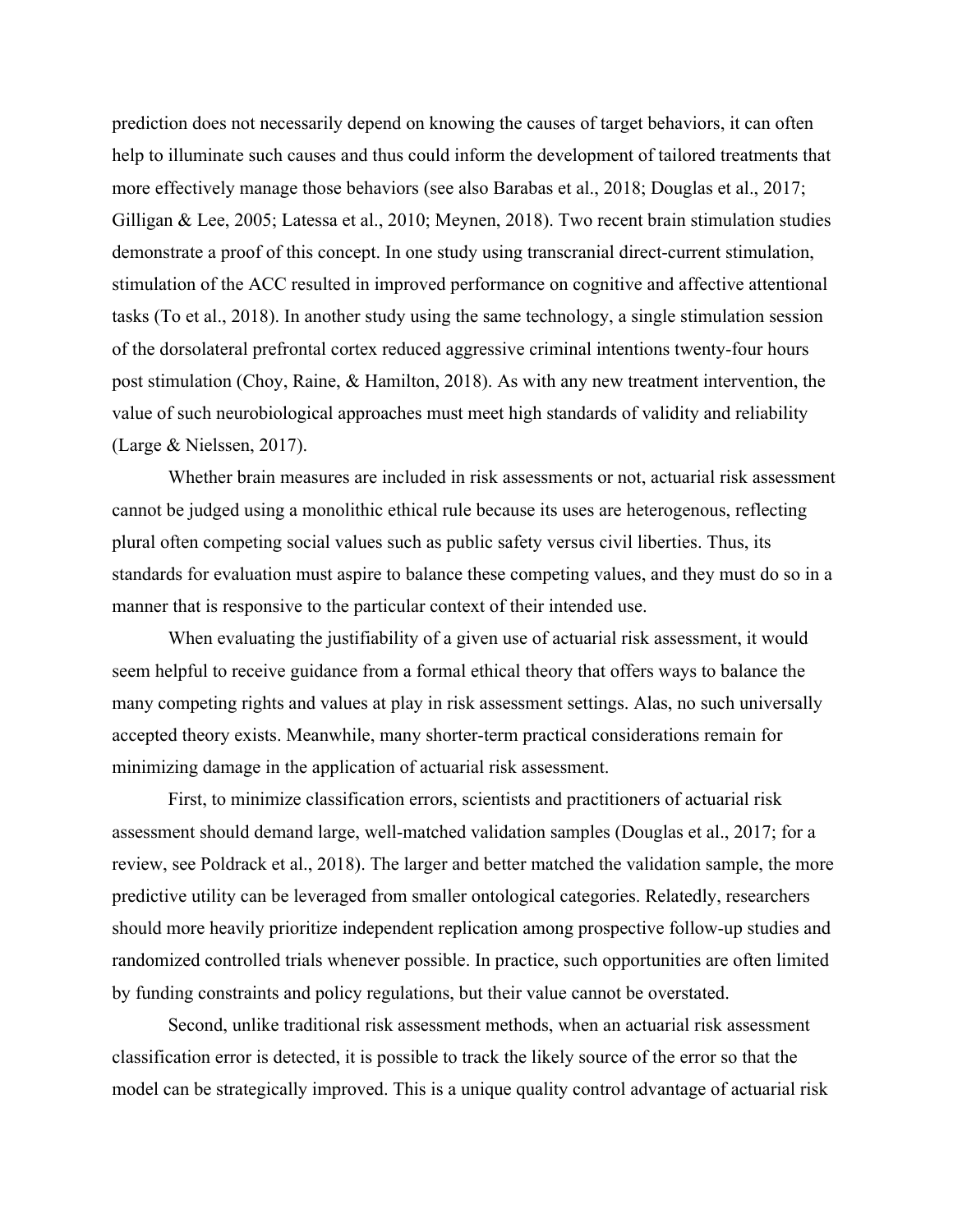assessment. Currently, many risk assessment tools and error rates are protected under rules of propriety. However, in criminal justice contexts where stakes are high, transparency of process is a necessary part of keeping these processes honest. Researchers and providers should be obligated to disclose all statistical and algorithmic information to practitioners and potentially the public (Hamilton, 2015; Wykstra, 2018).

Third, the use of dynamic factors in risk models should be upheld whenever possible (Wolpe, 2009) to increase self-efficacy in the offender's rehabilitative efforts while reducing stigmatization and perceptions that the offender is incorrigible.

Fourth, actuarial risk tools are only as good as their measures. Rather than ignore problematic factors such as race, developers of these tools should consider statistically controlling for such factors. Similarly, there are known problems with the use of official records as proxies for actual criminal histories. Developers should consider ways to supplement the official records of their validation samples with other measures such as anonymized self-reported criminal history.

Fifth, the criminal justice system needs clearly defined normative standards for classification accuracy. Appropriate standards will remain a moving target and will depend on a deliberate ongoing dialogue between policy makers, scientists, and practitioners. These standards must be sensitive to the different applications of actuarial risk assessment and should include contingencies for cases in which a risk assessment result is underpowered or inconclusive (see also Campbell & Eastman, 2014).

Finally, efforts to understand our collective and often conflicting normative attitudes toward different forms of risk assessment will benefit strongly from actuarial methods that help clarify the relative costs and benefits of each alternative. If we choose to exclude the evidence from our risk assessment practices, its harms do not go away—they merely operate under the cover of darkness.

## Acknowledgments

We thank Amanda Haskell, Saskia Verkiel, Nicholas Alonso, Lyn Gaudet, Jason Kerkmans, Douglas Mossman, Felipe De Brigard, Walter Sinnott-Armstrong, Natalia Washington, and the participants of the Duke Summer Seminars on Neuroscience and Philosophy.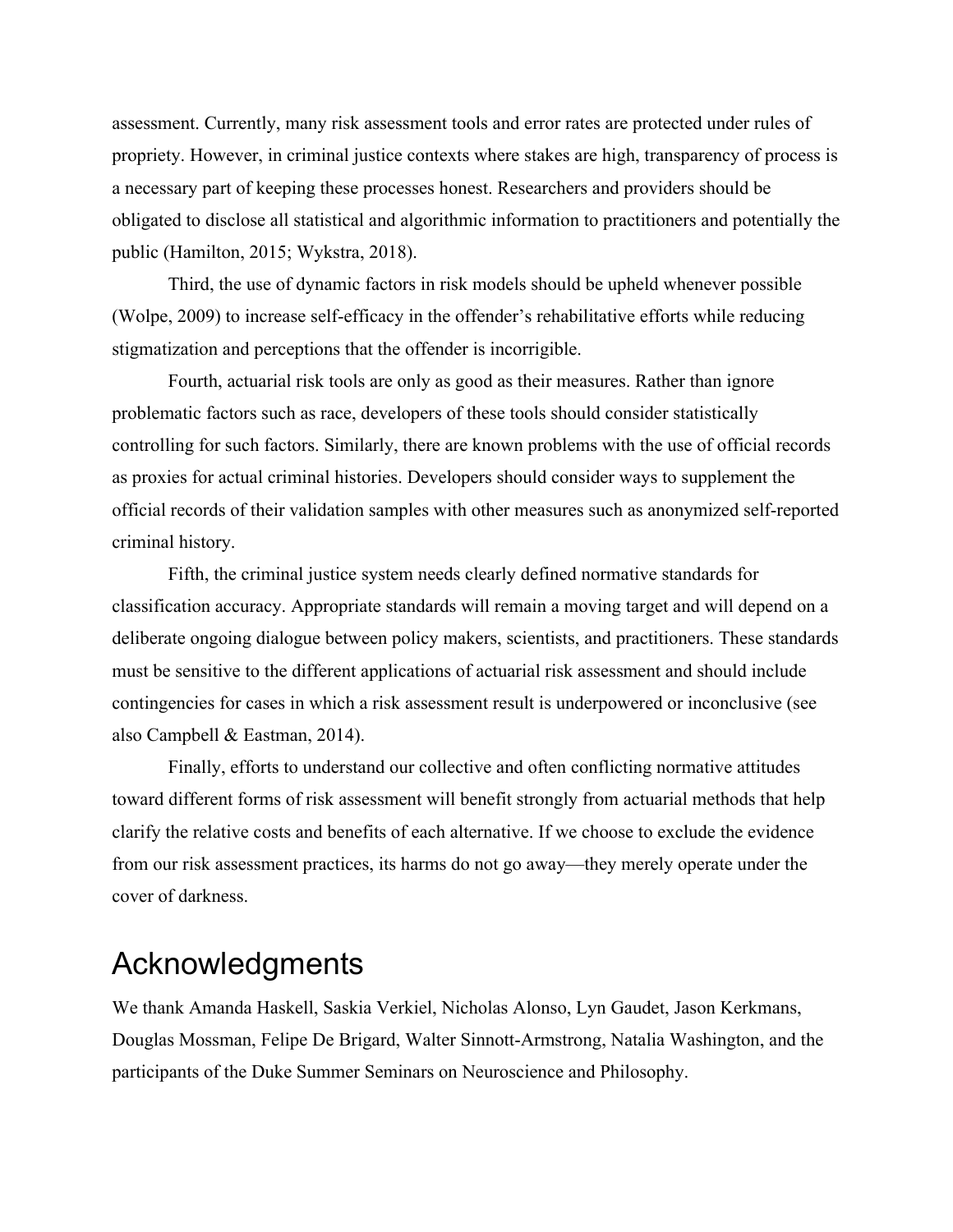#### **Notes**

## References

- Aharoni, E., Anderson, N. E., Barnes, J. C., Allen, C. H., & Kiehl, K. A. (2019). Mind the gap: Toward an integrative science of the brain and crime. *BioSocieties, 14*(3), 463–468.
- Aharoni, E., Mallett, J., Vincent, G. M., Harenski, C. L., Calhoun, V. D., Sinnott-Armstrong, W., ... & Kiehl, K. A. (2014). Predictive accuracy in the neuroprediction of rearrest. *Social Neuroscience, 9*(4), 332–336.
- Aharoni, E., Vincent, G. M., Harenski, C. L., Calhoun, V. D., Sinnott-Armstrong, W., Gazzaniga, M. S., & Kiehl, K. A. (2013). Neuroprediction of future rearrest. *Proceedings of the National Academy of Sciences of the United States of America, 110*(15), 6223– 6228.
- Andrews, D. A. (2006). Enhancing adherence to risk–need–responsivity: Making quality a matter of policy. *Criminology and Public Policy, 5*(3), 595–602.
- Aos, S., Miller, M., & Drake, E. (2006). Evidence-based public policy options to reduce future prison construction, criminal justice costs, and crime rates. *Federal Sentencing Reporter, 19*(4), 275.
- Banks, S., Robbins, P. C., Silver, E., Vesselinov, R., Steadman, H. J., Monahan, J., . . . & Roth, L. H. (2004). A multiple-models approach to violence risk assessment among people with mental disorder. *Criminal Justice and Behavior, 31*(3), 324–340.
- Barabas, C., Virza, M., Dinakar, K., Ito, J., & Zittrain, J. (2018). Interventions over predictions: Reframing the ethical debate for actuarial risk assessment. *Proceedings of Machine Learning Research, 81*, 62–76.
- Baum, M., & Savulescu, J. (2013). Behavioral biomarkers: What are they good for? In I. Singh, W. P. Sinnott-Armstrong, & J. Savulescu (Eds.), *Bioprediction, biomarkers, and bad behavior: Scientific, legal, and ethical challenges* (pp. 12–41). Oxford: Oxford University Press.
- Bedard, H. L. (2017). The potential for bioprediction in criminal law. *The Columbia Science and Technology Law Review, XVIII*, 58.
- Berns, G. S., & Moore, S. E. (2012). A neural predictor of cultural popularity. *Journal of Consumer Psychology, 22*(1), 154–160.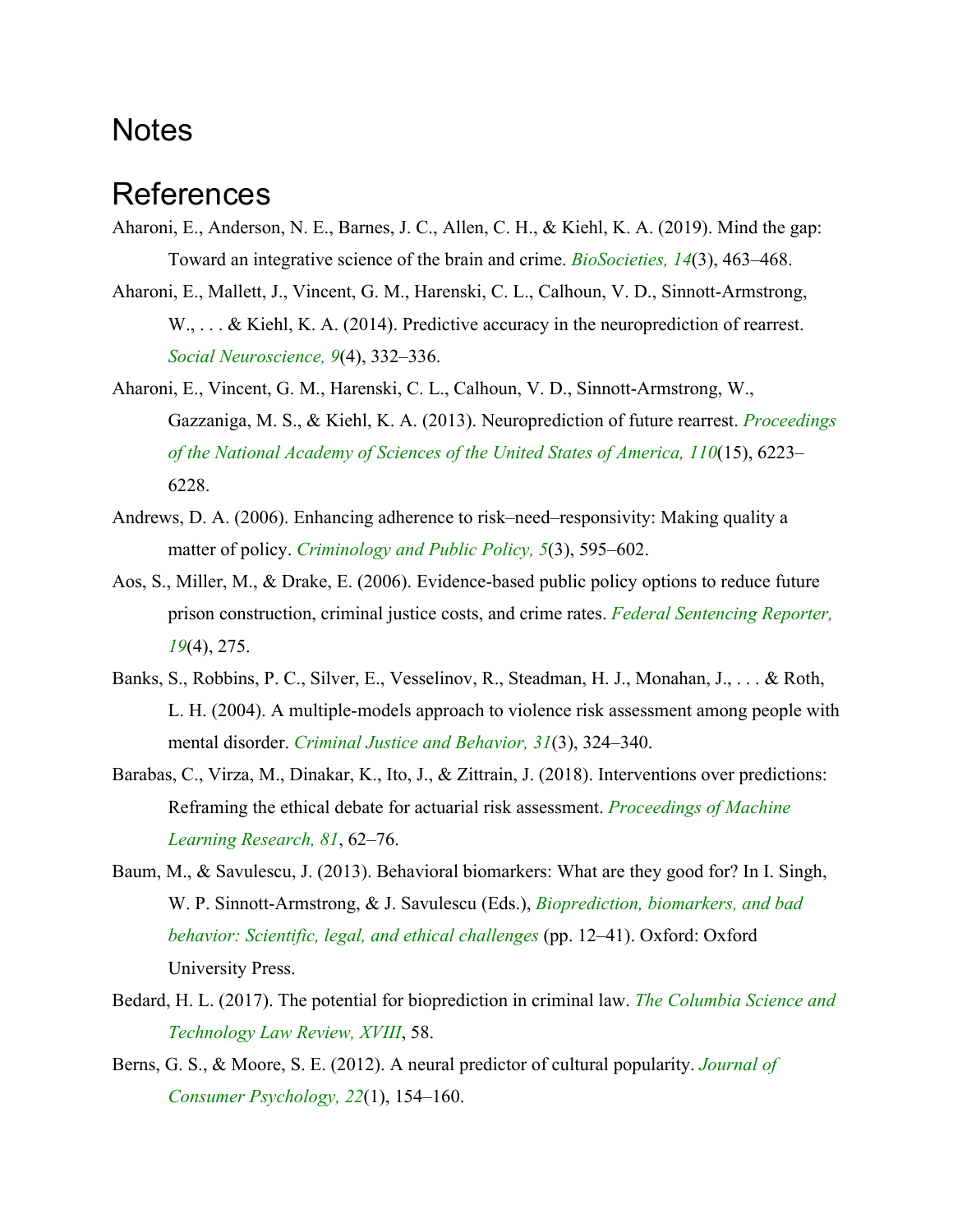- Berryessa, C. M. (2017). Jury-eligible public attitudes toward biological risk factors for the development of criminal behavior and implications for capital sentencing. *Criminal Justice and Behavior, 44*(8), 1073–1100.
- Buckholtz, J., & Meyer-Lindenberg, A. (2012). Psychopathology and the human connectome: Toward a transdiagnostic model of risk for mental illness. *Neuron, 74*(6), 990–1004.
- Camchong, J., Stenger, A., & Fein, G. (2012). Resting-state synchrony during early alcohol abstinence can predict subsequent relapse. *Cerebral Cortex, 23*(9), 2086–2099.
- Campbell, C., & Eastman, N. (2014). The limits of legal use of neuroscience. In W. Sinnott-Armstrong, I. Singh, & J. Savulescu (Eds.), *Bioprediction, biomarkers, and bad behavior: Scientific, legal, and ethical challenges* (pp. 91–117). Oxford: Oxford University Press.
- Cecil, K. M., Brubaker, C. J., Adler, C. M., Dietrich, K. N., Altaye, M., Egelhoff, J. C., . . . Lanphear, B. P. (2008). Decreased brain volume in adults with childhood lead exposure. *PLoS Medicine, 5*(5), e112.
- Choy, O., Raine, A., & Hamilton, R. H. (2018). Stimulation of the prefrontal cortex reduces intentions to commit aggression: A randomized, double-blind, placebo-controlled, stratified, parallel-group trial. *Journal of Neuroscience, 38*(29), 6505–6512.
- Coppola, F. (2018). Mapping the brain to predict antisocial behaviour: New frontiers in neurocriminology, "new" challenges for criminal justice. *UCL Journal of Law and Jurisprudence—Special Issue, 1*(1), 103–126.
- Dawes, R. M., Faust, D., & Meehl, P. E. (1989). Clinical versus actuarial judgment. *Science, 243*(4899), 1668–1674.
- de Hevia, M.-D., & Spelke, E. S. (2009). Spontaneous mapping of number and space in adults and young children. *Cognition, 110*(2), 198–207.
- Delfin, C., Krona, H., Andiné, P., Ryding, E., Wallinius, M., & Hofvander, B. (2019). Prediction of recidivism in a long-term follow-up of forensic psychiatric patients: Incremental effects of neuroimaging data. *PLoS One, 14*(5), e0217127.
- Douglas, T., Pugh, J., Singh, I., Savulescu, J., & Fazel, S. (2017). Risk assessment tools in criminal justice and forensic psychiatry: The need for better data. *European Psychiatry: The Journal of the Association of European Psychiatrists, 42*, 134–137.

Ellwood, C. A. (1912). Lombroso's theory of crime. *Journal of the American Institute of*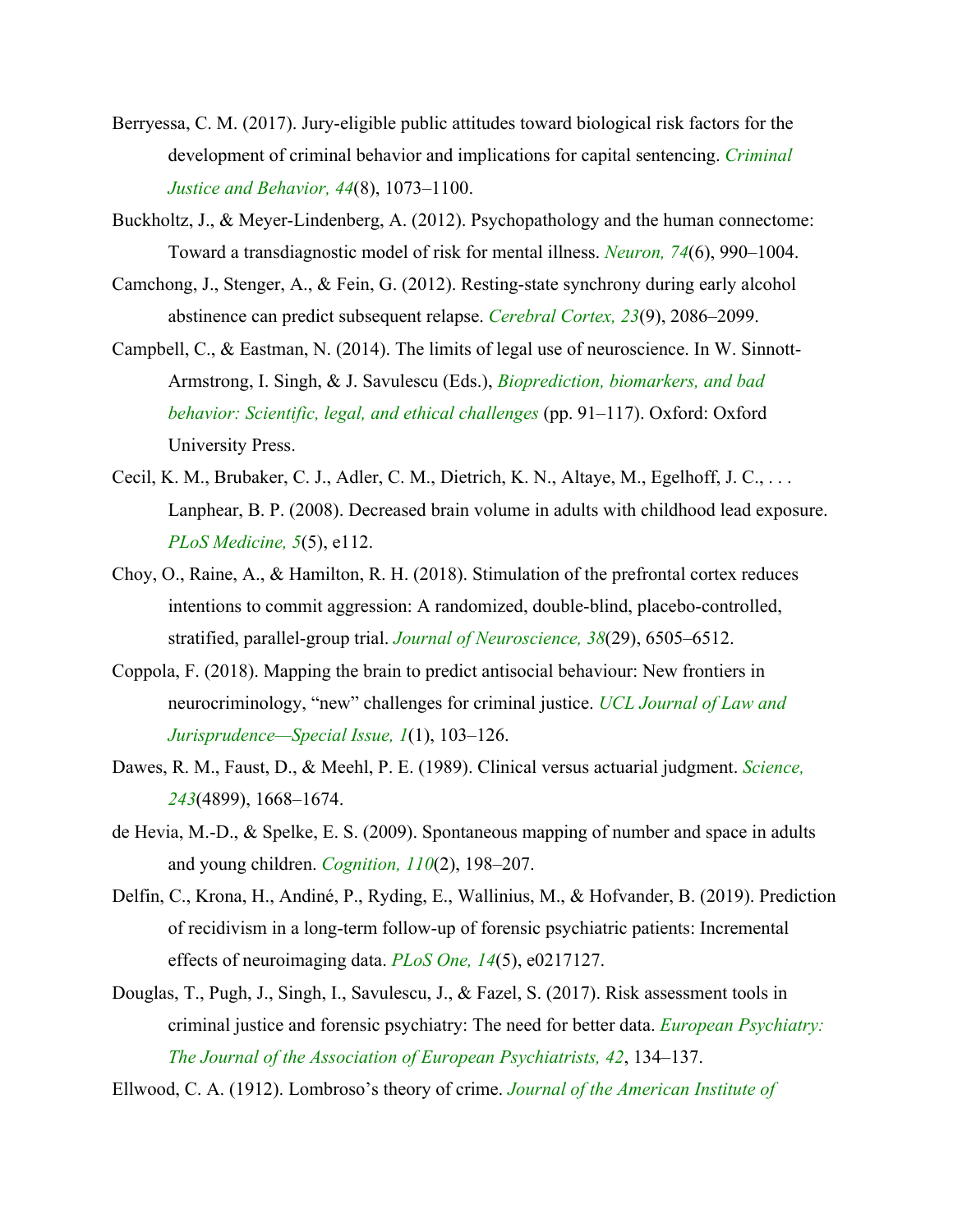*Criminal Law and Criminology, 2*(5), 716.

- Ennis, G., & Litwack, R. (1974). Psychiatry and the presumption of expertise: Flipping coins in the courtroom. *California Law Review, 62*, 693–718.
- Faigman, D. L., Monahan, J., & Slobogin, C. (2013). Group to individual (G2i) inference in scientific expert testimony. *The University of Chicago Law Review, 81*(2), 417–480.
- Farahany, N. A. (2012a). Incriminating thoughts. *Stanford Law Review, 64*, 351–408.
- Farahany, N. A. (2012b). Searching secrets. *University of Pennsylvania Law Review, 160*, 1239.
- Fox, D. (2009). The right to silence as protecting mental control. *Akron Law Review, 42*(3), 763.
- Gilligan, J., & Lee, B. (2005). The Resolve to Stop the Violence Project: Reducing violence in the community through a jail-based initiative. *Journal of Public Health, 27*(2), 143–148.
- Greely, H. T., & Illes, J. (2007). Neuroscience-based lie detection: The urgent need for regulation. *American Journal of Law and Medicine,* 33(2–3), 377–431.
- Grove, W. M., & Meehl, P. E. (1996). Comparative efficiency of informal (subjective, impressionistic) and formal (mechanical, algorithmic) prediction procedures: The clinical-statistical controversy. *Psychology, Public Policy, and Law, 2*(2), 293–323.
- Hall, W. D., Carter, A., & Yücel, M. (2014). Ethical issues in the neuroprediction of addiction risk and treatment response. In J. Clausen & N. Levy (Eds.), *Handbook of neuroethics* (pp. 1025–1044). Dordrecht, Netherlands: Springer.
- Hamilton, M. (2015). Risk-needs assessment: Constitutional and ethical challenges. *American Criminal Law Review, 52*, 61.
- Hanley, B. J. (2017). In search of evidence against a criminal defendant: The constitutionality of judicially ordered surgery. *The Catholic Lawyer, 22*(4), 6.
- Hastings, M. E., Krishnan, S., Tangney, J. P., & Stuewig, J. (2011). Predictive and incremental validity of the Violence Risk Assessment Guide scores with male and female inmates. *Psychological Assessment, 23*(1), 174–183.
- Heider, F. (1958). *The psychology of interpersonal relations*. New York: John Wiley.
- Heilbrun, K., Douglas, K. S., & Yasuhara, K. (2009). Violence risk assessment: Core controversies. In J. L. Skeem, K. S. Douglas, & S. O. Lilienfeld (Eds.), *Psychological science in the courtroom: Consensus and controversy* (pp. 333–357). New York: Guilford Press.

Hubbard, R. A., Kerlikowske, K., Flowers, C. I., Yankaskas, B. C., Zhu, W., & Miglioretti, D. L.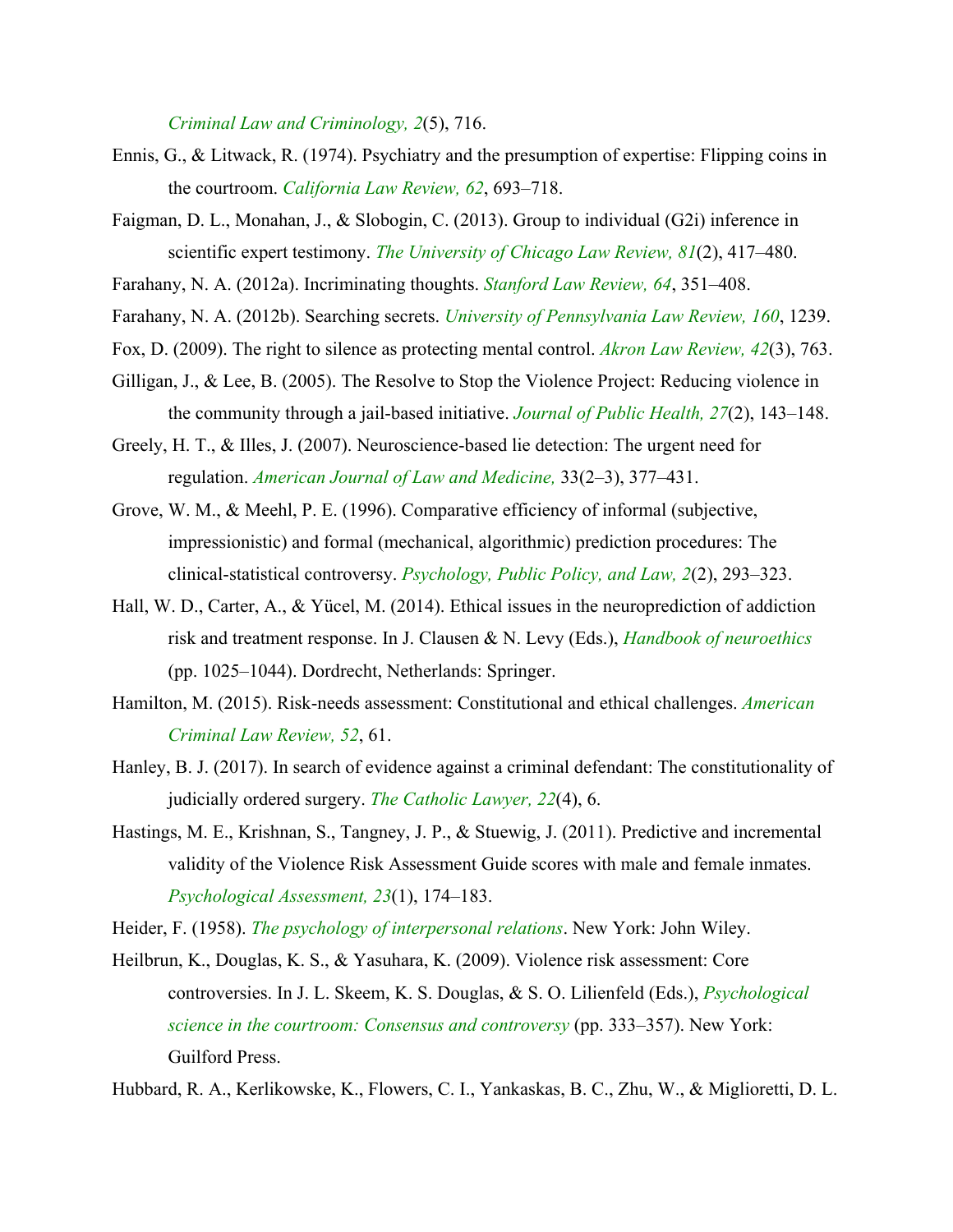(2011). Cumulative probability of false-positive recall or biopsy recommendation after 10 years of screening mammography. *Annals of Internal Medicine, 155*(8), 481.

- Ienca, M., & Andorno, R. (2017). Towards new human rights in the age of neuroscience and neurotechnology. *Life Sciences, Society and Policy, 13*(1), 5.
- Janes, A. C., Pizzagalli, D. A., Richardt, S., Frederick, B. de B., Chuzi, S., Pachas, G., ... Kaufman, M. J. (2010). Brain reactivity to smoking cues prior to smoking cessation predicts ability to maintain tobacco abstinence. *Biological Psychiatry, 67*(8), 722–729.
- Janus, E. S., & Prentky, R. A. (2003). Forensic use of actuarial risk assessment with sex offenders: Accuracy, admissibility and accountability. *American Criminal Law Review, 40*, 1443.
- Jurjako, M., Malatesti, L., & Brazil, I. A. (2018). Some ethical considerations about the use of biomarkers for the classification of adult antisocial individuals. *International Journal of Forensic Mental Health, 18*(3), 228–242.
- Just, M. A., Pan, L., Cherkassky, V. L., McMakin, D. L., Cha, C., Nock, M. K., & Brent, D. (2017). Machine learning of neural representations of suicide and emotion concepts identifies suicidal youth. *Nature Human Behaviour, 1*(12), 911.
- Kahneman, D., & Tversky, A. (1972). Subjective probability: A judgment of representativeness. *Cognitive Psychology, 3*(3), 430–454.
- Kerns, J. G., Cohen, J. D., MacDonald, A. W., Cho, R. Y., Stenger, V. A., & Carter, C. S. (2004). Anterior cingulate conflict monitoring and adjustments in control. *Science, 303*(5660), 1023–1026.
- Kiehl, K. A., Anderson, N. E., Aharoni, E., Maurer, J. M., Harenski, K. A., Rao, V., . . . & Kosson, D. (2018). Age of gray matters: Neuroprediction of recidivism. *NeuroImage: Clinical, 19*, 813–823.
- Kogut, T., & Ritov, I. (2005). The "identified victim" effect: An identified group, or just a single individual? *Journal of Behavioral Decision Making, 18*(3), 157–167.
- Krauss, D. A., & Sales, B. D. (2001). The effects of clinical and scientific expert testimony on juror decision making in capital sentencing. *Psychology, Public Policy, and Law, 7*(2), 267–310.
- Kunda, Z., & Nisbett, R. E. (1986). The psychometrics of everyday life. *Cognitive Psychology, 18*(2), 195–224.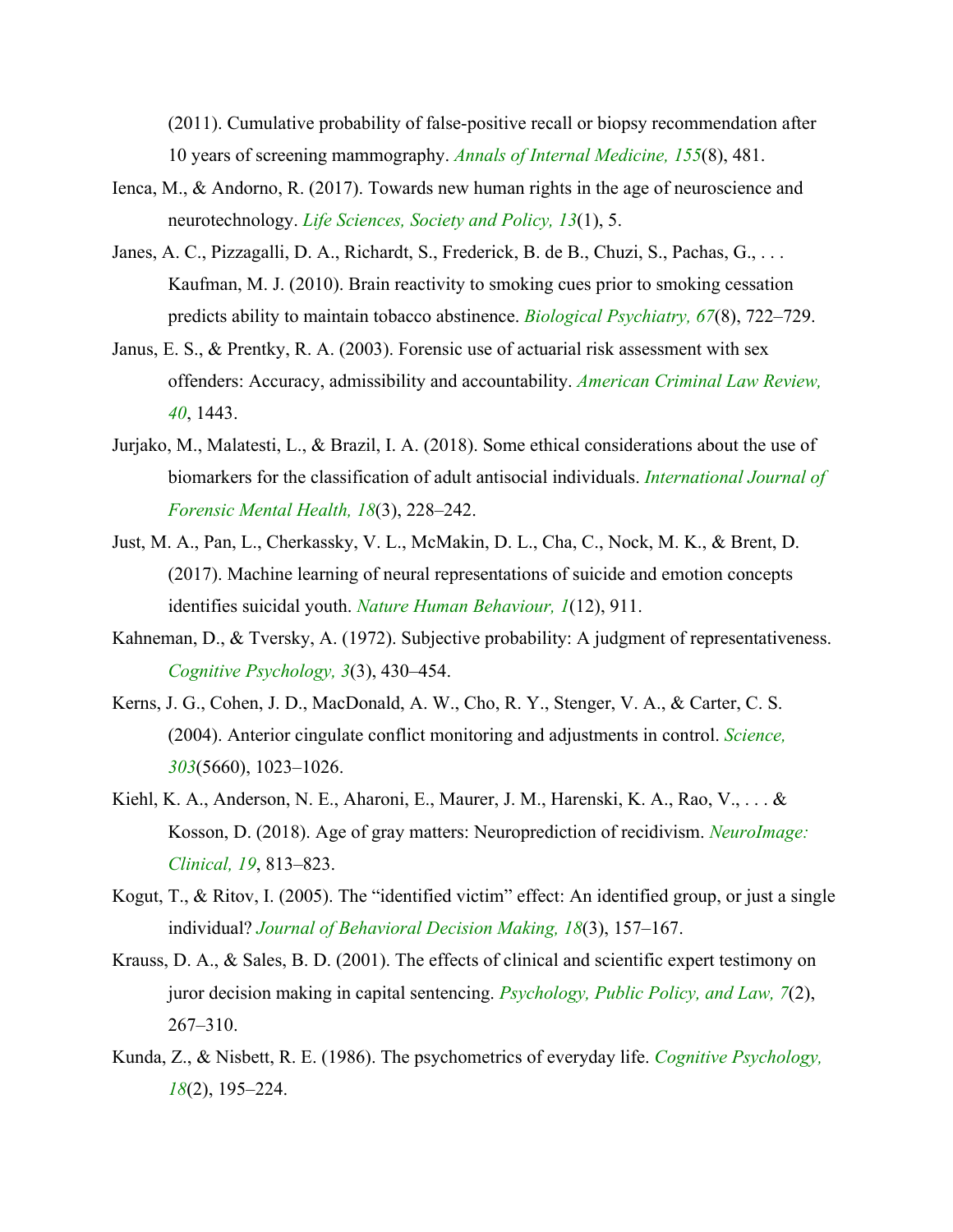- Large, M., & Nielssen, O. (2017). The limitations and future of violence risk assessment. *World Psychiatry, 16*(1), 25–26.
- Latessa, E. J., Lovins, L. B., & Smith, P. (2010). *Follow-up evaluation of Ohio's community based correctional facility and halfway house programs: Program characteristics supplemental report*. Cincinnati, OH: University of Cincinnati.
- Lidz, C. W., Mulvey, E. P., & Gardner, W. (1993). The accuracy of predictions of violence to others. *JAMA, 269*(8), 1007.
- Liu, J., Xu, X., Wu, K., Piao, Z., Huang, J., Guo, Y., . . . & Huo, X. (2011). Association between lead exposure from electronic waste recycling and child temperament alterations. *Neurotoxicology, 32*(4), 458–464.
- Lombroso, C. (2006). Criminal literature. In M. Gibson & N. H. Rafter (Trans.), *Criminal man* (pp. 79–80). Durham, NC: Duke University Press.
- MacKenzie, D. L. (2006). *What works in corrections: Reducing the criminal activities of offenders and delinquents*. Cambridge: Cambridge University Press.
- Meynen, G. (2018). Forensic psychiatry and neurolaw: Description, developments, and debates. *International Journal of Law and Psychiatry, 65*, 101345.
- Monahan, J. (1995). *The clinical prediction of violent behavior*. Lanham, MD: Jason Aronson, Inc. (Originally published in 1981 as *Predicting violent behavior: An assessment of clinical techniques* by Sage).
- Monahan, J. (2014). The inclusion of biological risk factors in violence risk assessments. In I. Singh, W. P. Sinnott-Armstrong, & J. Savulescu (Eds.), *Bioprediction, biomarkers, and bad behavior: Scientific, legal, and ethical challenges* (pp. 57–76). Oxford: Oxford University Press.
- Monahan, J., Brodsky, S. L., & Shan, S. A. (1981). *Predicting violent behavior: An assessment of clinical techniques*. Beverly Hills, CA: Sage.
- Monahan, J., & Silver, E. (2003). Judicial decision thresholds for violence risk management. *International Journal of Forensic Mental Health, 2*(1), 1–6.
- Monahan, J., Steadman, H., Silver, E., Applebaum, P. S., Clark-Robbins, A., Mulvey, E. P., ... Banks, S. (2001). *Rethinking risk assessment: The MacArthur Study of mental disorder and violence*. Oxford: Oxford University Press.
- Moore, K. E., Stuewig, J. B., & Tangney, J. P. (2016). The effect of stigma on criminal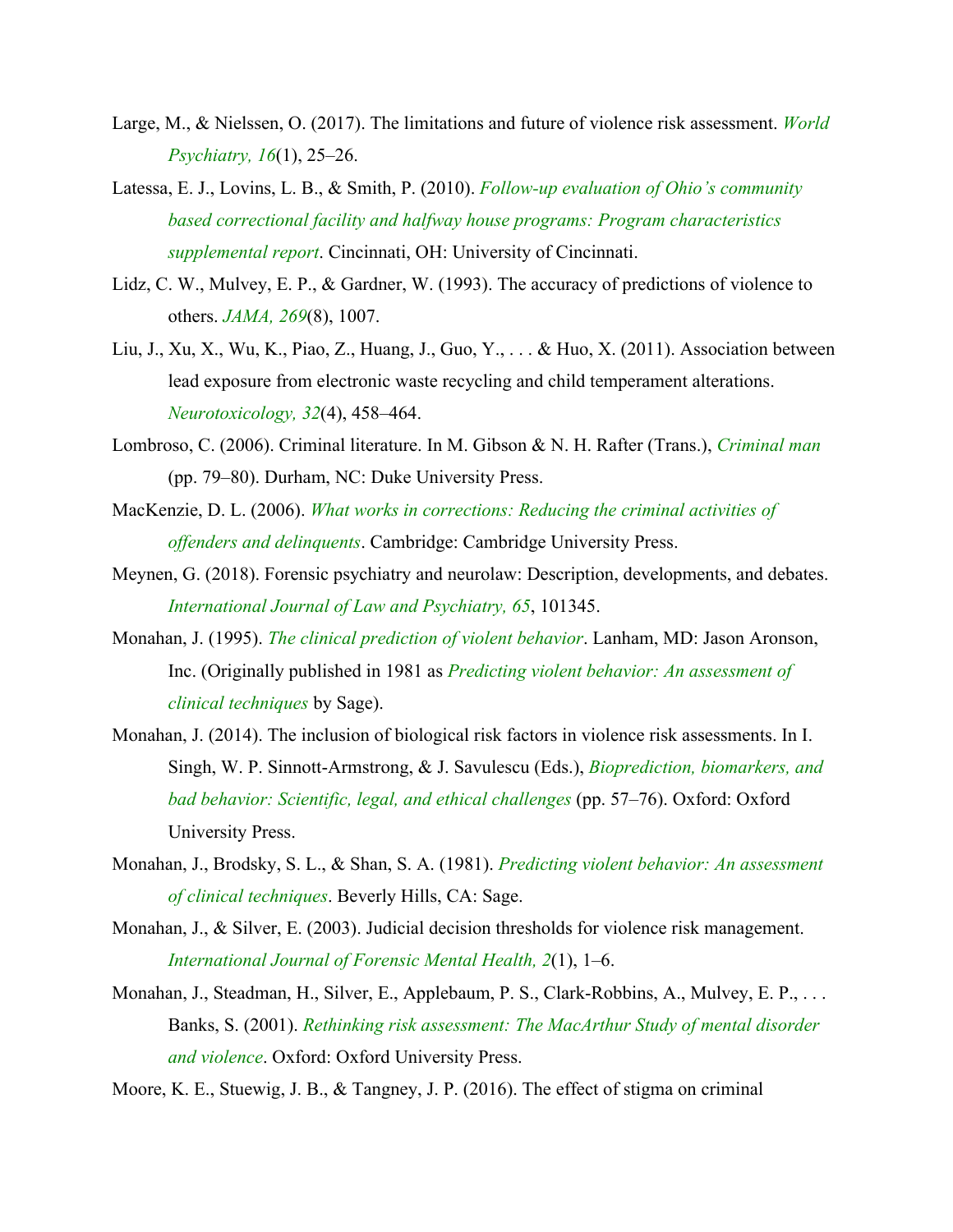offenders' functioning: A longitudinal mediational model. *Deviant Behavior, 37*(2), 196– 218.

- Nadelhoffer, T., Bibas, S., Grafton, S., Kiehl, K. A., Mansfield, A., Sinnott-Armstrong, W., & Gazzaniga, M. (2012). Neuroprediction, violence, and the law: Setting the stage. *Neuroethics, 5*(1), 67–99.
- Nishimoto, S., Vu, A. T., Naselaris, T., Benjamini, Y., Yu, B., & Gallant, J. L. (2011). Reconstructing visual experiences from brain activity evoked by natural movies. *Current Biology, 21*(19), 1641–1646.
- Pardini, D. A., Raine, A., Erickson, K., & Loeber, R. (2014). Lower amygdala volume in men is associated with childhood aggression, early psychopathic traits, and future violence. *Biological Psychiatry, 75*(1), 73–80.
- Paulus, M. P., Tapert, S. F., & Schuckit, M. A. (2005). Neural activation patterns of methamphetamine-dependent subjects during decision making predict relapse. *Archives of General Psychiatry, 62*(7), 761.

Pinker, S. (2016). *The blank slate: The modern denial of human nature*. New York: Viking.

- Poldrack, R. A., Monahan, J., Imrey, P. B., Reyna, V., Raichle, M. E., Faigman, D., & Buckholtz, J. W. (2018). Predicting violent behavior: What can neuroscience add? *Trends in Cognitive Sciences, 22*(2), 111–123.
- Pustilnik, A. C. (2013). Neurotechnologies at the intersection of criminal procedure and constitutional law. In J. T. Parry & L. S. Richardson (Eds.), *The constitution and the future of criminal justice in America* (pp. 109–134). Cambridge: Cambridge University Press.
- Quinsey, V. L., Harris, G. E., Rice, M. E., & Cormier, C. (1998). *Violent offenders: Appraising and managing risk*. Washington, DC: American Psychological Association.
- Raine, A. (2013). *The anatomy of violence: The biological roots of crime*. New York: Pantheon Books.
- Rissman, J., Greely, H. T., & Wagner, A. D. (2010). Detecting individual memories through the neural decoding of memory states and past experience. *Proceedings of the National Academy of Sciences of the United States of America, 107*, 9849–9854.
- Ryazanov, A. A., Knutzen, J., Rickless, S. C., Christenfeld, N. J. S., & Nelkin, D. K. (2018). Intuitive probabilities and the limitation of moral imagination. *Cognitive Science,*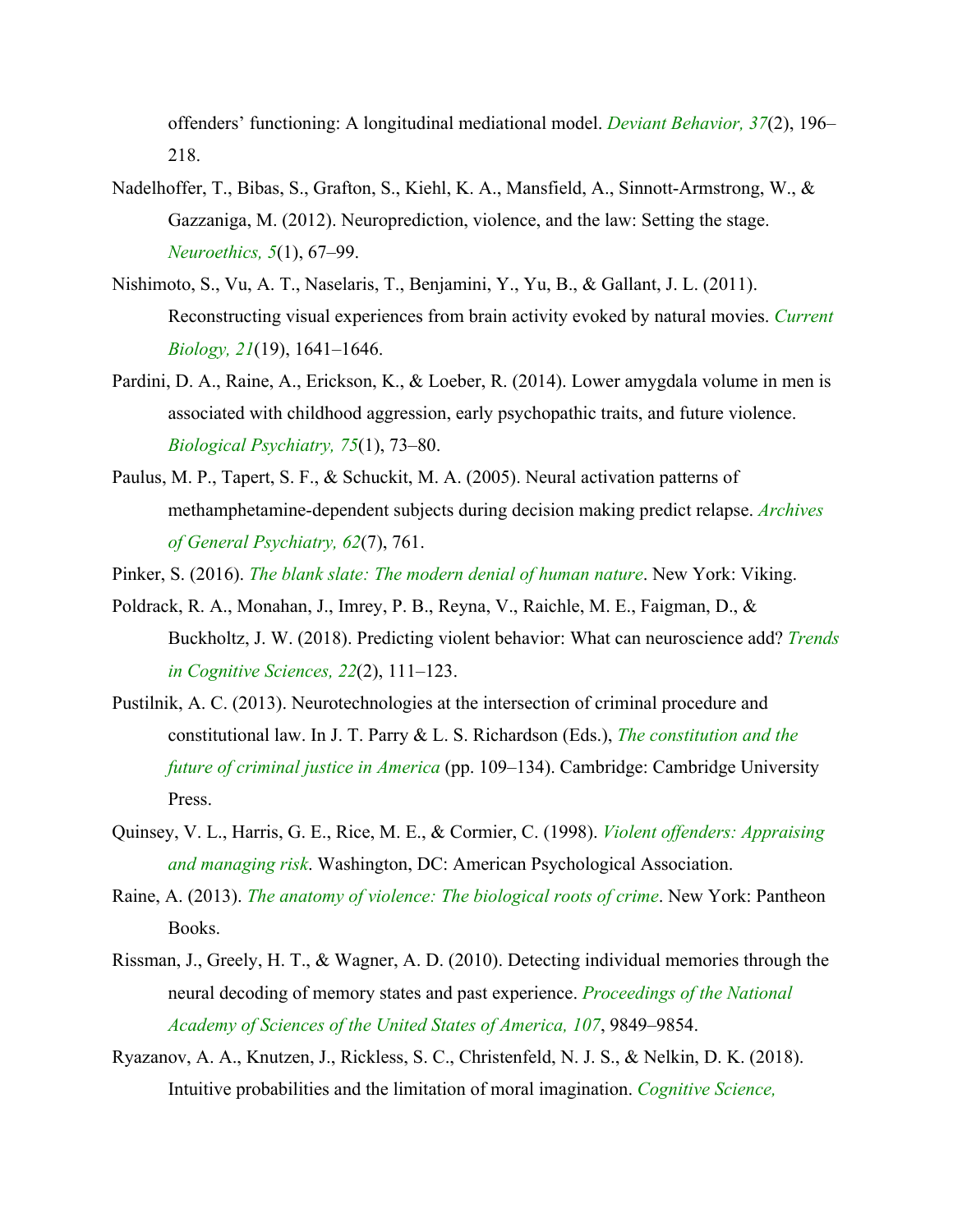*42*(Suppl. 1), 38–68.

- Sanders, T., Liu, Y., Buchner, V., & Tchounwou, P. B. (2009). Neurotoxic effects and biomarkers of lead exposure: A review. *Reviews on Environmental Health, 24*(1), 15–45.
- Schauer, F. (2010). Neuroscience, lie-detection, and the law: Contrary to the prevailing view, the suitability of brain-based lie-detection for courtroom or forensic use should be determined according to legal and not scientific standards. *Trends in Cognitive Sciences, 14*(3), 101–103.
- Shen, F. X. (2013). Neuroscience, mental privacy, and the law. *Harvard Journal of Law and Public Policy, 36*(2), 653–713.
- Silver, E., & Miller, L. L. (2002). A cautionary note on the use of actuarial risk assessment tools for social control. *Crime and Delinquency, 48*(1), 138–161.
- Singh, J. P., Desmarais, S. L., Hurducas, C., Arbach-Lucioni, K., Condemarin, C., Dean, K., . . . & Otto, R. K. (2014). International perspective on the practical application of violence risk assessment: A global survey of 44 countries. *International Journal of Forensic Mental Health, 13*, 193–206.
- Singh, J. P., Grann, M., & Fazel, S. (2011). A comparative study of violence risk assessment tools: A systematic review and metaregression analysis of 68 studies involving 25,980 participants. *Clinical Psychology Review, 31*, 499–513.
- Sinha, R., & Li, C. S. R. (2007). Imaging stress-and cue-induced drug and alcohol craving: Association with relapse and clinical implications. *Drug and Alcohol Review, 26*(1), 25– 31.
- Specker, J., Focquaert, F., Sterckx, S., & Schermer, M. H. N. (2018). Forensic practitioners' expectations and moral views regarding neurobiological interventions in offenders with mental disorders. *BioSocieties, 13*, 304–321.
- Starr, S. (2014). Evidence-based sentencing and the scientific rationalization of discrimination. *Stanford Law Review, 66*(4), 803–872.
- Steadman, H. J., Silver, E., Monahan, J., Appelbaum, P. S., Clark Robbins, P., Mulvey, E. P., . . . & Banks, S. (2000). A classification tree approach to the development of actuarial violence risk assessment tools. *Law and Human Behavior, 24*(1), 83–100.
- Steele, V. R., Claus, E. D., Aharoni, E., Vincent, G. M., Calhoun, V. D., & Kiehl, K. A. (2015). Multimodal imaging measures predict rearrest. *Frontiers in Human Neuroscience, 9*, 425.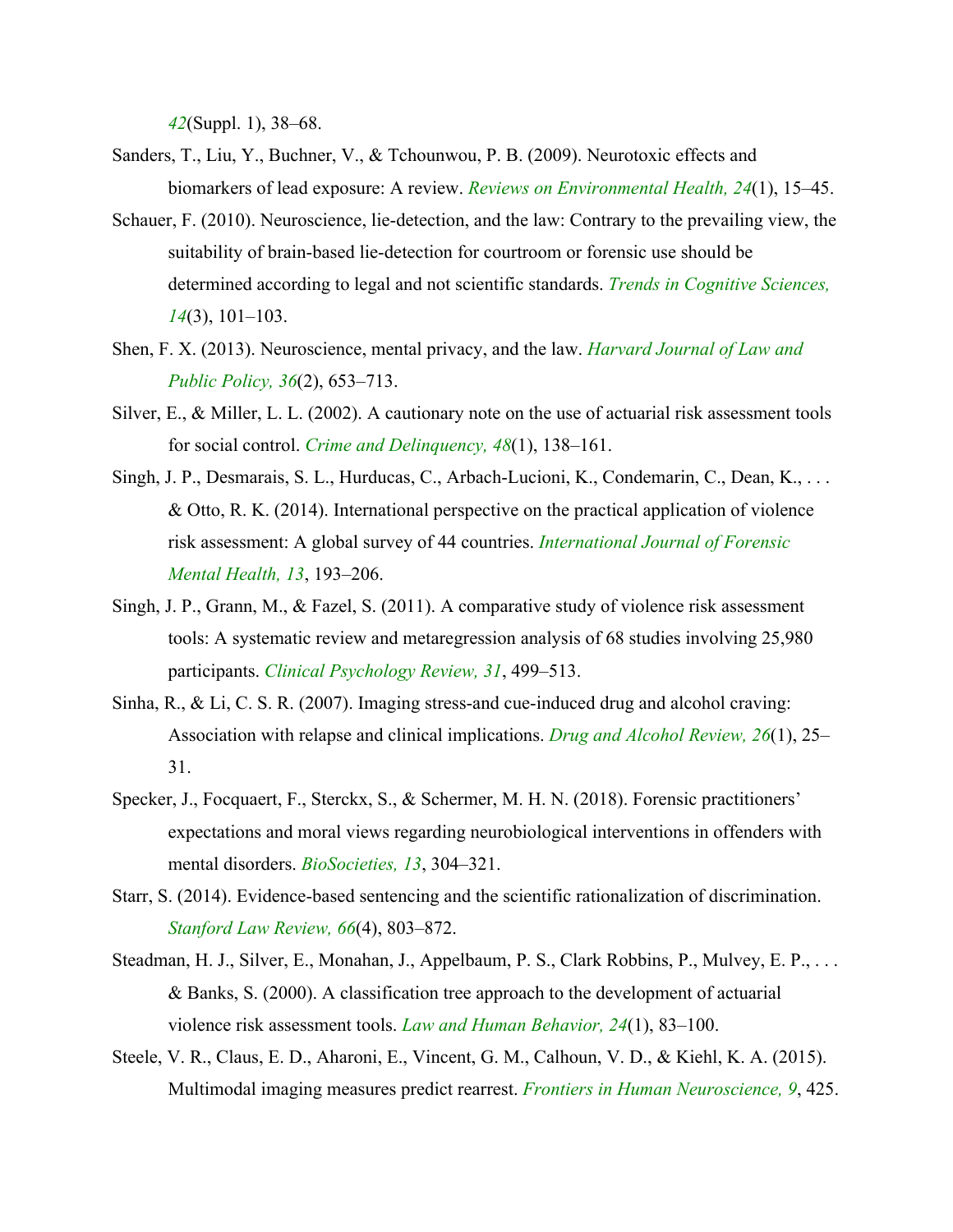- Steele, V. R., Fink, B. C., Maurer, J. M., Arbabshirani, M. R., Wilber, C. H., Jaffe, A. J., . . . & Kiehl, K. A. (2014). Brain potentials measured during a go/nogo task predict completion of substance abuse treatment. *Biological Psychiatry, 76*(1), 75–83.
- Steele, V. R., Maurer, J. M., Arbabshirani, M. R., Claus, E. D., Fink, B. C., Rao, V., . . . & Kiehl, K. A. (2017). Machine learning of functional magnetic resonance imaging network connectivity predicts substance abuse treatment completion. *Biological Psychiatry: Cognitive Neuroscience and Neuroimaging, 3*(2), 141–149.
- Tajfel, H., & Wilkes, A. L. (1963). Classification and quantitative judgement. *British Journal of Psychology, 54*(2), 101–114.
- Taxman, F. S. (2002). Supervision—Exploring the dimensions of effectiveness. *Federal Probation Journal, 66*, 14.
- To, W. T., Eroh, J., Hart, J., & Vanneste, S. (2018). Exploring the effects of anodal and cathodal high definition transcranial direct current stimulation targeting the dorsal anterior cingulate cortex. *Scientific Reports, 8*(1), 4454.
- Tonry, M. (2014). Remodeling American sentencing: A ten-step blueprint for moving past mass incarceration. *Criminology and Public Policy, 13*(4), 503–533.
- Tversky, A., & Kahneman, D. (1973). Availability: A heuristic for judging frequency and probability. *Cognitive Psychology, 5*(2), 207–232.
- Verplaetse, J. (2009). *Localizing the moral sense: Neuroscience and the search for the cerebral seat of morality, 1800–1930*. Dordrecht, Netherlands: Springer Science & Business Media.
- Weiss, B. (2017, April 1). Jonathan Haidt on the cultural roots of campus rage. *Wall Street Journal*. Retrieved from https://www.wsj.com/articles/jonathan-haidt-on-the-culturalroots-of-campus-rage-1491000676
- Wolpe, P. (2009). Is my mind mine? Retrieved from https://www.forbes.com/2009/10/09/neuroimaging-neuroscience-mind-reading-opinionscontributors-paul-root-wolpe.html?sh=12d8f7936147
- Wykstra, S. (2018, July). Just how transparent can a criminal justice algorithm be? *Slate Magazine*. Retrieved from https://slate.com/technology/2018/07/pennsylvaniacommission-on-sentencing-is-trying-to-make-its-algorithm-transparent.html

Yang, M., Wong, S. C. P., & Coid, J. (2010). The efficacy of violence prediction: A meta-